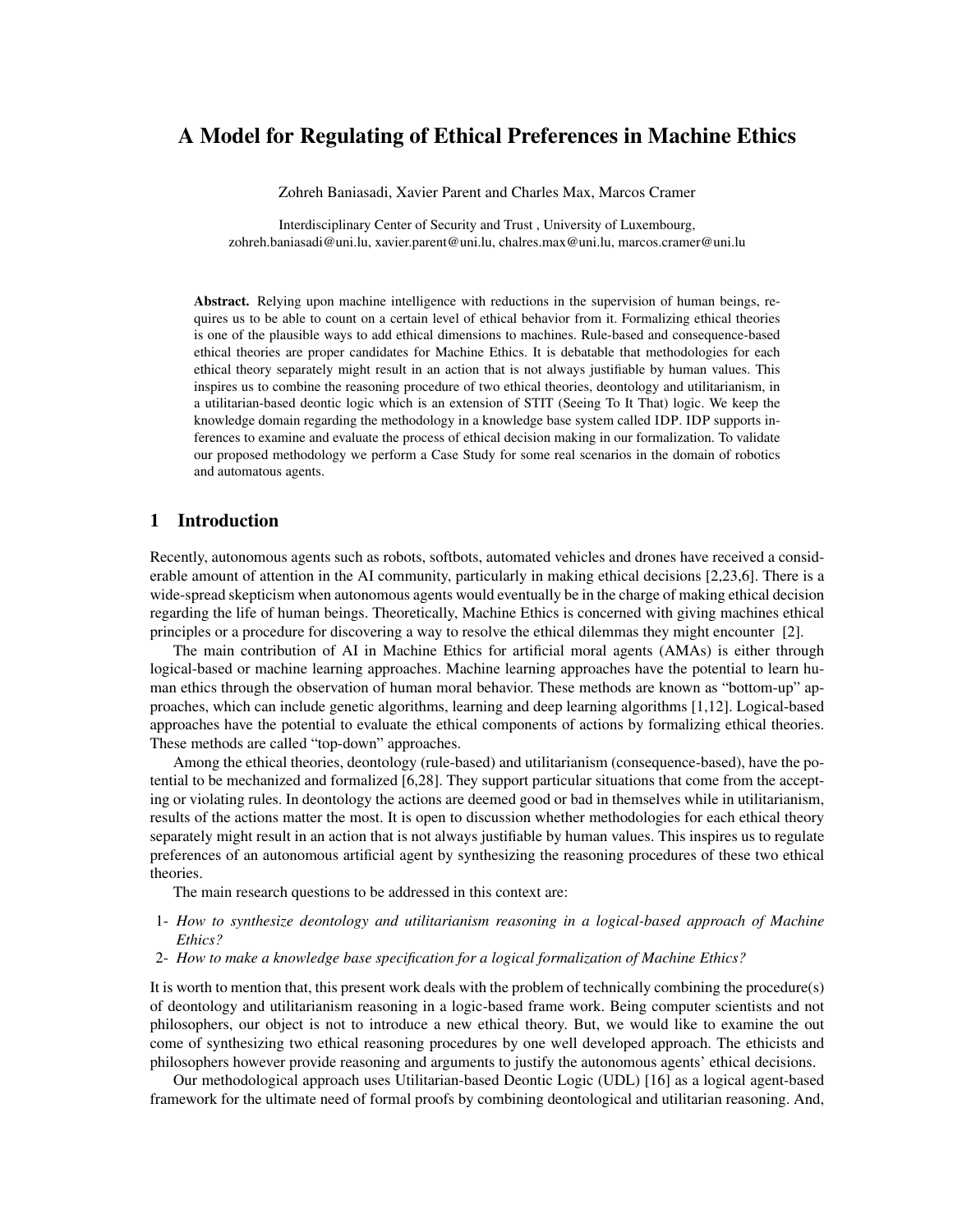we use IDP as a knowledge representation (KR) language to simulate the ethical reasoning process in UDL as a knowledge domain in a knowledge base system.

STIT captures the concepts of agency by the fact that an agent acts when seeing to it that a certain state of affairs holds. Our intuition conducted by the two variants of STIT , utilitarian (UDL) model by Horty [16] and rational (DR-STIT) model by Lorini et. al. [21] . The main operators in these models i.e. deontic and rational operators are defined based on preference order between the states of affairs. they originate from social utility and legal obligatory actions, respectively. In this paper, we name the logics that is synthesizing these two methods of reasoning, E-STIT to regulate agent's ethical preferences.

IDP<sup>1</sup> is an integrated knowledge base system of logic programming and classical logic introduced by Marc Denecker et. al. [9]. This KB system is multi-inferential. It allows to store information in a knowledge base and provide a wide range of inference tasks. In this paper IDP [22] is the KB system for knowledge representation which integrates declarative specification in FO(.) with imperative management of the specification via Lua language. This makes IDP a powerful tool for solving a large variety of problems. We close this paper with a *Case Study* to experimentally validate our methodology of an ethical decision making procedure by a machine via IDP inferences tasks. For us, a Case Study constitutes a research strategy, i.e., a practical examination of a problem from real life [29].

## 2 Background

Machine Ethics, Roboethics and Computer Ethics are three distinct topics in the field of ethics for artificial intelligent agents which should not be confounded with each other. Machine Ethics mostly targets the moral behavior of artificial entities by contrast to human beings or other artificial intelligent beings [2]. Roboethics deals with the moral behavior of the humans who design, construct, use and treat these entities [26]. Computer Ethics focuses on professional behavior towards computer and information [18].

Ethical theories such as, Consequentialism, Deontology, Virtue, Contractarianism, etcetera, propose different competing views to construct the values when evaluating the morality of an action. For instance, utilitarian ethics, as a form of Consequentialism and deontological ethics, puts its focus on the character of the action or the rule to justify the morality of an action while virtue ethics concentrates on the character of those who are acting. Therefore an action, such as lying, which is rejected by deontological ethical theories, might be supported by utilitarian ethical theories while, in virtue ethics it depends on the person who performs the action.

In Machine Ethics, one of the main challenges for computer scientist is to formalize the moral behavior of machines that behave autonomously with respect to ethical theories. In other words, to build ethics for machines.

The logic of STIT (Seeing To It That) is a logic of agency which has its origins in philosophy and was introduced by Belnap et al. [5]. One can find different semantics and extensions of STIT logic in the literature [5,4,7,17,21,20]. We are interested in Kripke semantics of STIT which has the benefit of being more close to standard deontic logic.

Originally, STIT by Belnap et al. [5] is defined in terms of Branching Time (BT) augmented with Agent Choices (AC), BT+AC structure. In BT+AC semantics, the evaluation is based on the pairs of momenthistory  $(m/h \text{ or } index)$  in a tree-like structure. Where moments  $(m)$  are partially ordered (transitive and anti-symmetric)<sup>2</sup> and, a history (h) is a maximal linear order set of the moments. When  $m \in h$  we say that moment m is on history h. But, in Kripke-style semantics, the concept of world  $(w)$  is taken to be the primitive element of evaluation. Despite of the explicit difference between BT+AC and Kripke semantics, there is an implicit one-to-one corresponding relation between the two evaluation concepts i.e. world and index. Due to the space limitation we only review the syntax and semantics of TSTIT (Temporal STIT), DRSTIT and UDL in the Kripke structure [5,4,15]. We leave it to the reader to read about the relation between the world and index if interested [5,4] .

<sup>&</sup>lt;sup>1</sup> A project in the University of Lueven

<sup>&</sup>lt;sup>2</sup> for any  $m_1, m_2, m_3 \in M$ , if  $m_1 \textless m_2$  and  $m_2 \textless m_3$ , then either  $m_1 = m_2$  or  $m_1 \textless m_2$  or  $m_2 \textless m_1$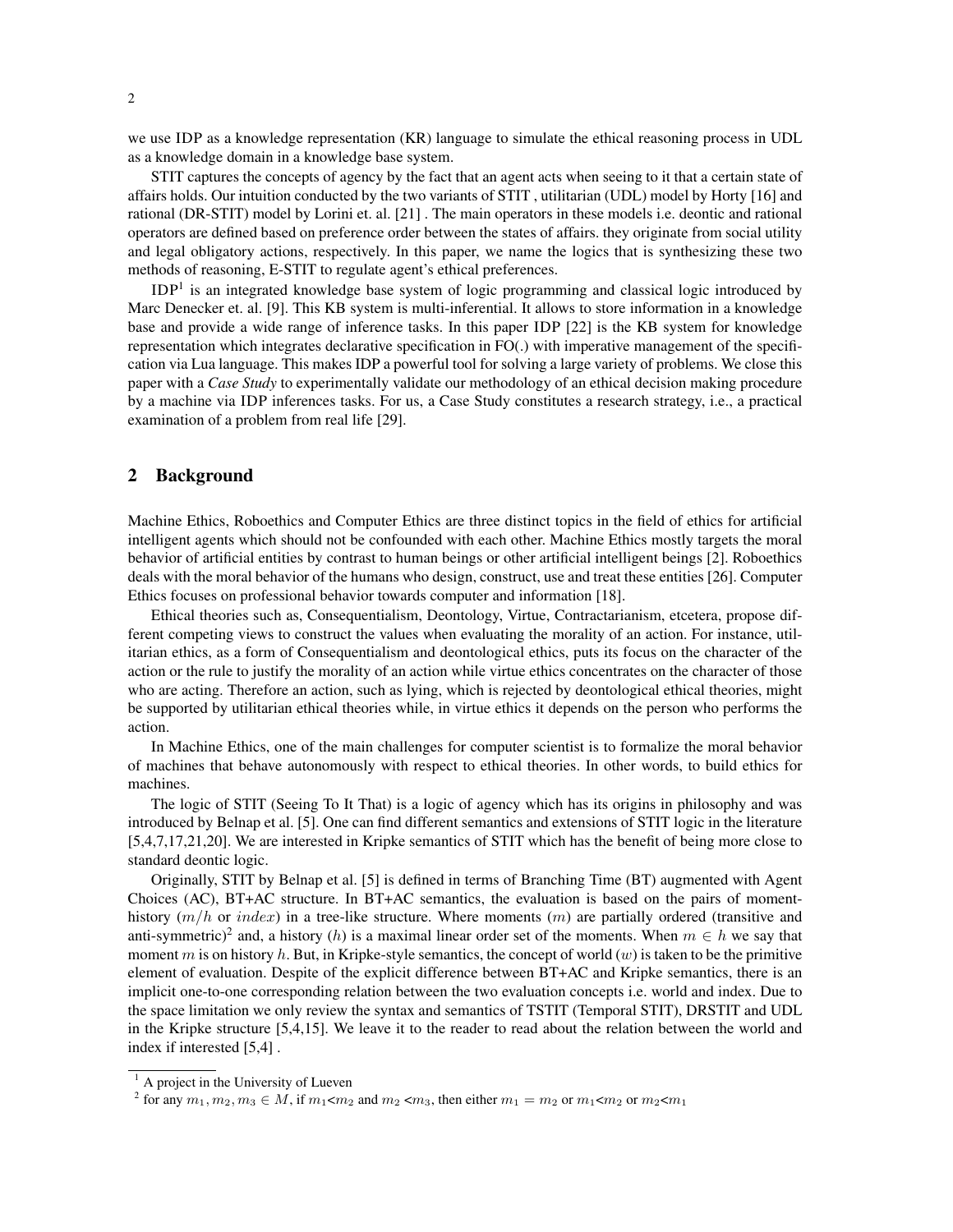Here we only explain the relation of world and index in form of a simple example illustrated in figure 1. In STIT, for every moment  $(m)$  in Kripke semantics, one can identify the set of histories  $(Hist_m)^3$  passing through it. There exists a unique world w at the intersection between m and h, on the other way around, for every world w there exists a unique corresponding h passing through  $m$  which includes  $w$ . Clearly, each moment consist of a set of worlds that are induced by an equivalence relation  $R_{\Box}$  on W [24]. In figure 1 for instance, moment  $m_1$  includes a set of worlds  $\{w_1, w_2, w_3, w_4\}$ , where there is a one-to-one corresponding relation between this set of world and the set of all histories  $\{h_1, h_2, h_3, h_4\}$  passing through  $m_1$ .

 $\int_{w_1}^{p} q$  $p, q \}$ <sub> $w_2$ </sub> $q$  $.w_3$   $.w_4$  $m_2$   $\mid$   $\cdot w_5$   $\mid$   $\cdot w_6$   $\mid$   $\mid$   $m_3$   $\mid$   $\cdot w_7$ . . .  $h<sub>1</sub>$ . . .  $h2$ . .  $h3$ . . h4  $R_{\Box}$  $m<sub>1</sub>$  $K_i$   $K_i'$ 

Fig. 1. Temporal Kripke semantics of STIT logic for a single agent  $i$ 

T The available choices for agent  $i$  is characterized by the equivalent class over a set of worlds in each moment. For example in figure 1, the choices available for agent i (namely  $Choice(i)$ ), are  $K_i$  and  $K_i'$ where  $K_i = \{w_1, w_2\}$  and  $K_i^{\prime}\{w_3, w_4\}$ . For the purpose of notational convenience, we define the arbitrary binary relation R as follows: Given a set of worlds W with  $w \in W$  and an arbitrary binary relation R on  $W, R(w) = \{v \in W \mid vRw\}$  is an equivalence relation. Inductively, for all  $i \in Agent$ , we define  $R_i(w) = \{v \in W \mid vR_iw\}$  as an equivalence relation on W with respect to agent i and  $R_{\Box}(w)$  a set of the worlds that are alternative to w  $(R_{\square}(w) = \{v \in W \mid vR_{\square}w\})$ . In the given example in figure 1,  $R_i(w_1) = \{w_2\}$  (or  $w_2R_iw_1$ ) and  $R_{\Box}(w_1) = \{w_2, w_3, w_4\}$ . We define Choice(i) as a set of all choices available for agent i, a partition of the set of all worlds with respect to  $R_i$ . In figure 1,  $Choice_i = \{K_i, K'_i\}$ .  $p, q$  and q are atomic propositions that set to be true at  $w_1$  and  $w_2$ , respectively.

If preference relations exist between the worlds, then a choice is preferred to the other choice for agent  $i$  if the set of worlds representing the first choice are better (preferable) to the set of world representing the other choice. This might restrict the set of available choices so that agent's preferable choices are subset of agents current choices. In order to capture the concept of two ethical theories, i.e. utilitarianism and deontology, we follow two variants of STIT: Utilitarian-base Deontic Logic (UDL) introduced by Horty [16] and STIT-with Deterministic time and Rational choices (DR-STIT) introduced by Lorini and Satror [21]. The ought( $\cap$ ) operator in Horty's logic represents the agent's best choice regarding to utilitarianism [16] while the rational *(*[ir]*)* operator in the work of Lorini and Satror [21] indicates the agent's best choice regarding to deontology. Both operators are based on the preference relations between the worlds.

In the next section and as told already above, we review the syntax and semantics of TSTIT, DRSTIT and UDL in the Kripke structure [4,15].

#### 2.1 Syntax of TSTIT

The language of the TSTIT is built from a finite set  $Agent = \{1, \ldots, n\}$  of agents and a countable set  $Atm = \{p, q, r, \ldots\}$  of propositional letters (atomic propositions). Let  $p \in Atm, i \subseteq Agent$ . The language of T-STIT,  $\mathfrak{L}_{T-STIT}$  is given by the following Backus-Naur Form:

 $\overline{3}$  Hist<sub>m</sub> = {h | h ∈ Hist, m ∈ h} where Hist is the set of all histories [5].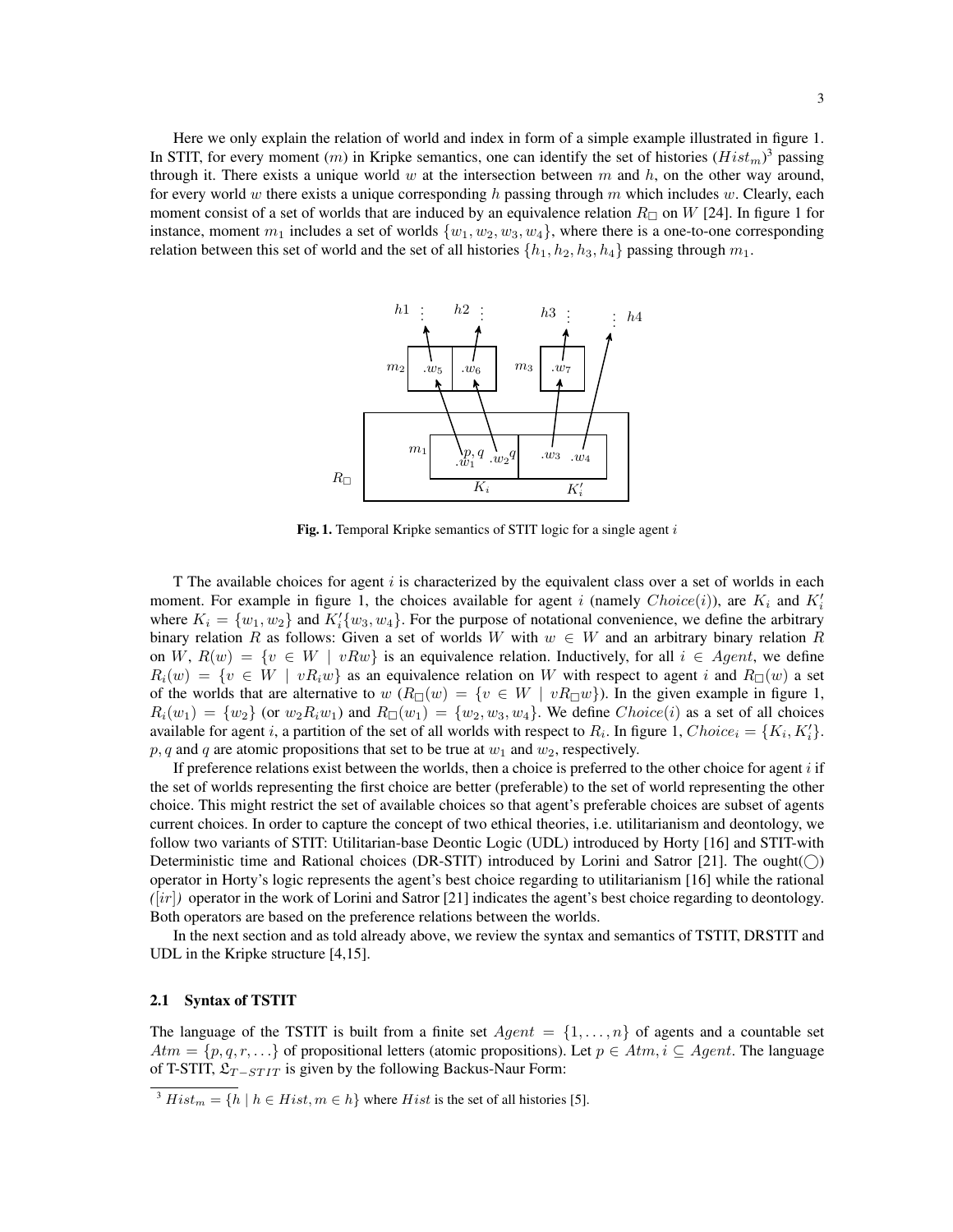$$
\varphi \ ::= \ p \mid \neg \varphi \mid \varphi \land \varphi \mid [i] \varphi \mid \Box \varphi \mid G \varphi \mid H \varphi
$$

 $[i] \varphi$ , is read as "agent i sees to it that  $\varphi$ ", and  $\Box \varphi$ , is read as " $\varphi$  is settled to be true". Intuitively, the latter captures the concept of ability and the former captures the concept of historical necessity for agents. Finally, G and H are standard temporal operators where  $G\varphi$  is read as " $\varphi$  will always be true in the future" and  $H\varphi$ is read as " $\varphi$  has always been true in the past". The dual operators are defined as usual;  $\Diamond \varphi \equiv \neg \Box \neg \varphi$  and  $\langle i \rangle \equiv \neg[i] \neg \varphi$  [20].

*Remark 1.* The STIT semantics supports different concepts of agency. It captures by the fact that an agent i acts only if i sees to it that a state of affairs holds. Various operators of agency exist of which the most famous STIT operators are: Chellas and deliberative STIT operators;  $[i \; cstit : \varphi]$  and  $[i \; dstit : \varphi]$  respectively [17]. In this paper, [i] is an abbreviation for the Chellas STIT operator and  $[i \, dist i : \varphi]$  is inter-definable by [i]  $([i] \text{ dist } i : \varphi] \equiv [i] \varphi \wedge \neg \Box \varphi$ .<sup>4</sup>  $[i] \varphi$  holds if and only if  $\varphi$  holds in all the set of worlds represented by the agent's choice.

#### 2.2 Semantics of TSTIT

**Definition 1** (**Kripke model [20]).** A Kripke model for the TSTIT logic is a tuple  $M = (W, R_i, R_\Box, R_G, V)$ *where:*

- W *is a non-empty set of possible worlds.*
- $R_i$  *and*  $R_{\Box}$  *are equivalence relations on* W *such that:* 
	- *C1.*  $\forall i \in Agent : R_i \subseteq R_{\Box}.$
- *C2.*  $\forall w_1, \ldots, w_n \in W$ , if  $w_i R_{\Box} w_j$  then,  $\forall \{1, \ldots, n\} \in Agent$  *it holds that,*  $\cap_{1 \leq i \leq n} R_i(w_i) \neq \emptyset$ .
- R<sup>G</sup> *is a serial and transitive binary relation on* W *such that:*
	- *C3.*  $\forall w_1, w_2, w_3 \in W$  *if*  $w_2 \in R_G(w_1)$  *and*  $w_3 \in R_G(w_1)$  *then*  $w_2 \in R_G(w_3)$  *or*  $w_3 \in R_G(w_2)$  *or*  $w_2 = w_3$ .
	- *C4.* If  $R_H = R_G^{-1} = \{(x, y) | (y, x) \in R_G\}$  *then* ∀w<sub>1</sub>, w<sub>2</sub>, w<sub>3</sub> ∈ W *if* w<sub>2</sub> ∈  $R_H(w_1)$  *and* w<sub>3</sub> ∈  $R_H(w_1)$  *then*  $w_2 \in R_H(w_3)$  *or*  $w_3 \in R_H(w_2)$  *or*  $w_2 = w_3$ *.*
	- *C5.*  $\forall w_1, \ldots, w_i \in W$ , if  $w_i \in R_{\square}(w_j)$  *then,*  $w_i \notin R_G(w_j)$ *.*
- $-$  *V is an evaluation function for atomic formulas, V* :  $Atm → 2<sup>W</sup>$ *.*

As it is explained above,  $R_{\Box}(w)$  is the set of worlds that are alternative to w and  $R_i(w)$  is the set of all alternatives that are "enforced" by agent  $i$ 's actual choice at  $W$ . They are restricted by two constraints  $C1$ and C2. C1 says that an agent can only choose among possible alternatives. C2 expresses the assumption of the independence of choices among agents. Following [24], a moment is defined as the equivalence classes induced by the equivalence relation  $R_{\Box}$  on W.  $R_G(w)$  is the set of worlds in the future of w. Constraints  $C3, C4$  and  $C5$  imply that  $R_G$  is serial, transitive and irreflexive.

**Definition 2 (Satisfaction conditions, [20]).** Let  $M = (W, R_i, R_\Box, R_G, V)$  be a Kripke TSTIT model, we *have:*<br> $M, w \models p$ 

 $iff w \in V(p);$  $M, w \models \neg \varphi$  *iff it is not the case that*  $M, w \models \varphi$ *;*  $M, w \models \varphi \land \psi$  *iff*  $M, w \models \varphi$  *and*  $M, w \models \psi$ *;*  $M, w \models [i]\varphi \quad \textit{iff } M, w' \models \varphi \textit{for all } w' \in W \textit{ such that } w'R_iw;$  $M, w \models \Box \varphi$  *iff*  $M, w' \models \varphi$  for all  $w' \in W$  such that  $w'R \Box w$ ;  $M, w \models G\varphi$  *iff*  $M, w' \models \varphi$  for all  $w' \in W$  such that  $w'R_Gw$ ;  $M, w \models H\varphi \quad \textit{iff } M, w' \models \varphi \textit{for all } w' \in W \textit{ such that } w' R_G^{-1}w;$ 

The notations of *validity* and *satisfiability* are defined as usual.

<sup>&</sup>lt;sup>4</sup> The deliberative STIT logic is more appropriate to capture the original concept of action but since they are interdefinable, one can choose any as primitive operator [17].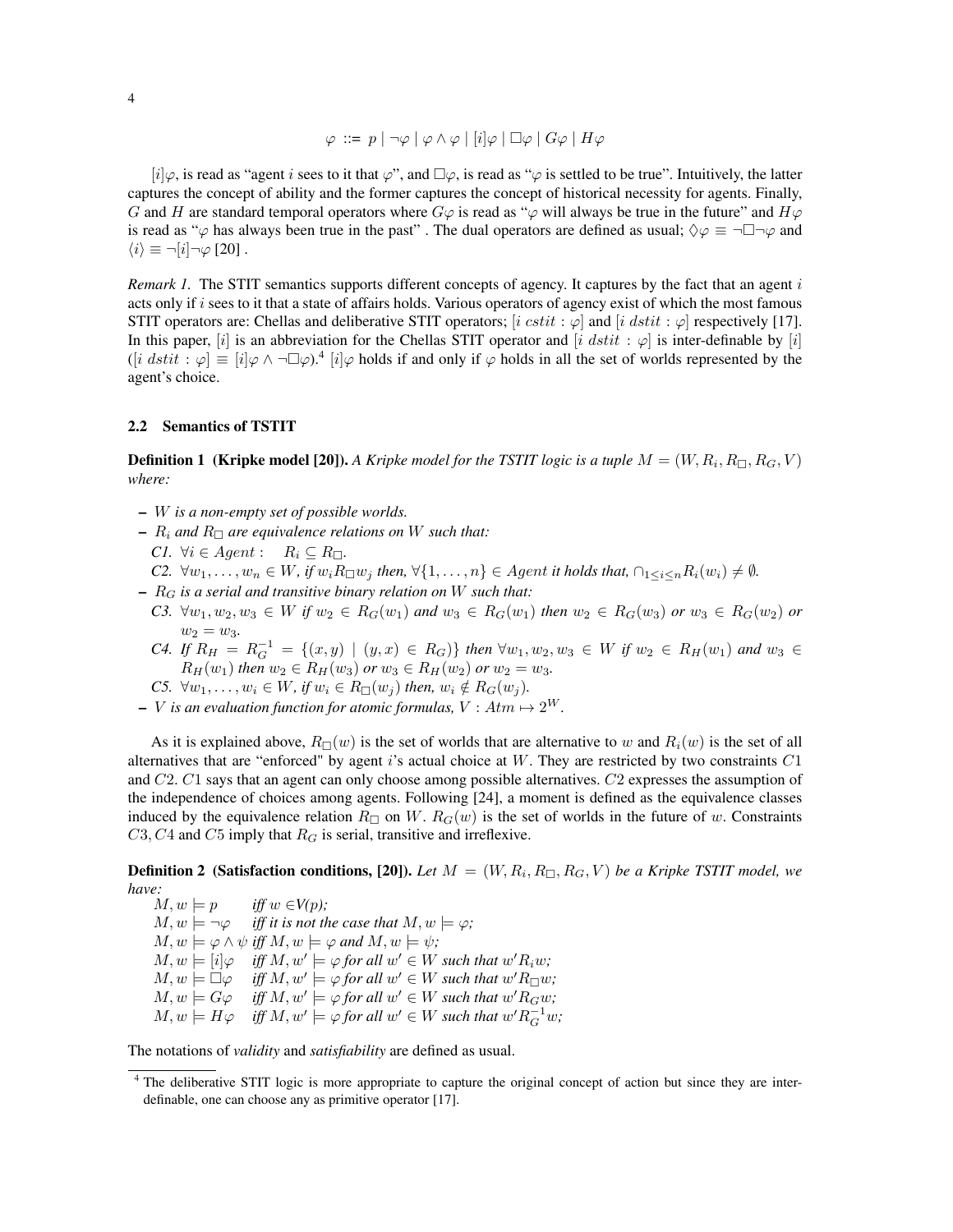#### 2.3 Syntax and semantics of DR-STIT

DR-STIT is the variant of STIT with discrete time and rational choices interpreted in a Kripke semantics. The DR-STIT language,  $\mathfrak{L}_{DR-STIT}$  is the set of formulas given by the BNF:

 $\varphi \ ::= p \mid \neg \varphi \mid \varphi \land \varphi \mid \Box \varphi \mid X \varphi \mid Y \varphi \mid [i] \varphi \mid [ir] \varphi$ 

The other Boolean connectives  $\top, \bot, \vee, \rightarrow$  and  $\leftrightarrow$  are defined in the standard way.

Intuitively,  $\Box \varphi$  and  $[i] \varphi$  are read as before. The formulas  $X\varphi$  and  $Y\varphi$  are respectively the tense operators similar to  $G\varphi$  and  $H\varphi$  in TSTIT where X is an operator for the facts in the next moment and Y is an operator for the facts in the previous moment. [ $ir|\varphi$  is read as "agent i rationally sees to it that  $\varphi$ " and captures the fact that  $\varphi$  is the rational choice of the agent i.

**Definition 3** (Semantics for DR-STIT [21]). A Kripke model for DR-STIT is a tuple  $M = (W, C_i, RC_i)$  $, \rightarrow, \leftarrow, V$  *where:* 

- W *is a non-empty set of possible worlds.*
- $− C_i$  *and*  $\equiv$  *are equivalence relations on W such that:* 
	- *C1.*  $\forall i \in Agent : C_i \subseteq \equiv$ .
- *C2.*  $\forall w_1, \ldots, w_i \in W$ , if  $w_i \equiv w_j$  then,  $\forall i, j \in \{1, \ldots, n\}$  ∈ Agent it holds that,  $\cap_{1 \leq i \leq n} C_i(w_i) \neq \emptyset$ .  $- \rightarrow$  *is a serial and deterministic relation on W such that:*
- *C3.*  $\forall w_1, w_2 \in W$  *if*  $w_1 F w_2$  *then*  $w_1 \neq w_2$  *where* F *denoting the transitive closure of the binary relation*  $\rightarrow$  *and supposed to be deterministic time.*
- $\leftarrow$  *is the inverse relation of*  $\rightarrow$ *, and is supposed to be deterministic.*
- $-$  Every  $RC_i$  is a subset of the partition of W induced by the equivalence relation  $C_i$ . *C4.*  $\forall w_1 \in W$  *and*  $\forall i \in Agent : \exists w_2 \in W$  *such that*  $w_1 \equiv w_2$  *and*  $C_i(w_2) \in RC_i$ *.*
- $-$  *V is an evaluation function for atomic formulas, V* :  $Atm → 2<sup>W</sup>$ *.*

The satisfaction conditions in a DR-STIT model for atomic formulas, negation and conjunction is similar to satisfaction conditions in a Kripke model for TSTIT. Also  $C_i$ ,  $\equiv$ ,  $\rightarrow$  and  $\leftarrow$  in DR-STIT model are respectively equivalent to  $R_i$ ,  $R_{\Box}$ ,  $R_G$  and  $R_G^{-1}$  in a TSTIT model.

Definition 4  $\,$  (Satisfaction conditions for the rational operator in DR-STIT [21]).  $Let\, M=(W,C_i,RC_i,\equiv 0)$  $, \rightarrow, \leftarrow, V$  *be a Kripke model for DR-STIT, The new operator (* $[ir] \varphi$ *) is evaluated as follows:*  $M, w \models [ir] \varphi \text{ iff } \text{ If } C_i(w) \in RC_i \text{ THEN } \forall w' C_i w : M, w' \models \varphi$ 

In figure 1, we consider  $w_1C_iw_2$ . In this case,  $w_2 \models |ir|q$ .

#### 2.4 Syntax and semantics of UDL

We now describe the Utilitarian Deontic Logic (UDL) of Horty [16]. The language of UDL,  $\mathcal{L}_{udl}$  is defined by the following Backus-Naur Form:

$$
\varphi \ ::= \ p \mid \neg \varphi \mid \varphi \land \varphi \mid \Box \varphi \mid [i] \varphi \mid \bigcirc_i \varphi
$$

Intuitively,  $\Box \varphi$  and  $[i] \varphi$  are read as before.  $\bigcirc_i \varphi$  is read as "agent i ought to see to it that  $\varphi$ ".

The semantics of UDL is based on utilitarian models, where the utility for each world is a relation induced by the real numbers assigned to the corresponding worlds as social utilities (equivalent to the definition of payoff in game theoretical settings).

**Definition 5** (Utilitarian Kripke model). An utilitarian Kripke model is a tuple  $M = (W, R_{\Box}, R_i, \leq_u, V)$ , *where*  $W, R_{\Box}, R_i$  *and*  $V$  *are defined as in a Kripke TSTIT model, and*  $\leq_u$ *, representing the utility order which is a reflexive and transitive relation over* W*.*

 $w \leq_u v$  *is read as* v *is at least as good as w.*  $w \approx_u v$  *is short for*  $w \leq_u v$  *and*  $v \leq_u w$ *.*  $w \lt_u v$  *if and only if*  $w \leq u$  v and  $v \nleq u$  w.  $w < u$  v *is read as v is strictly better than* w.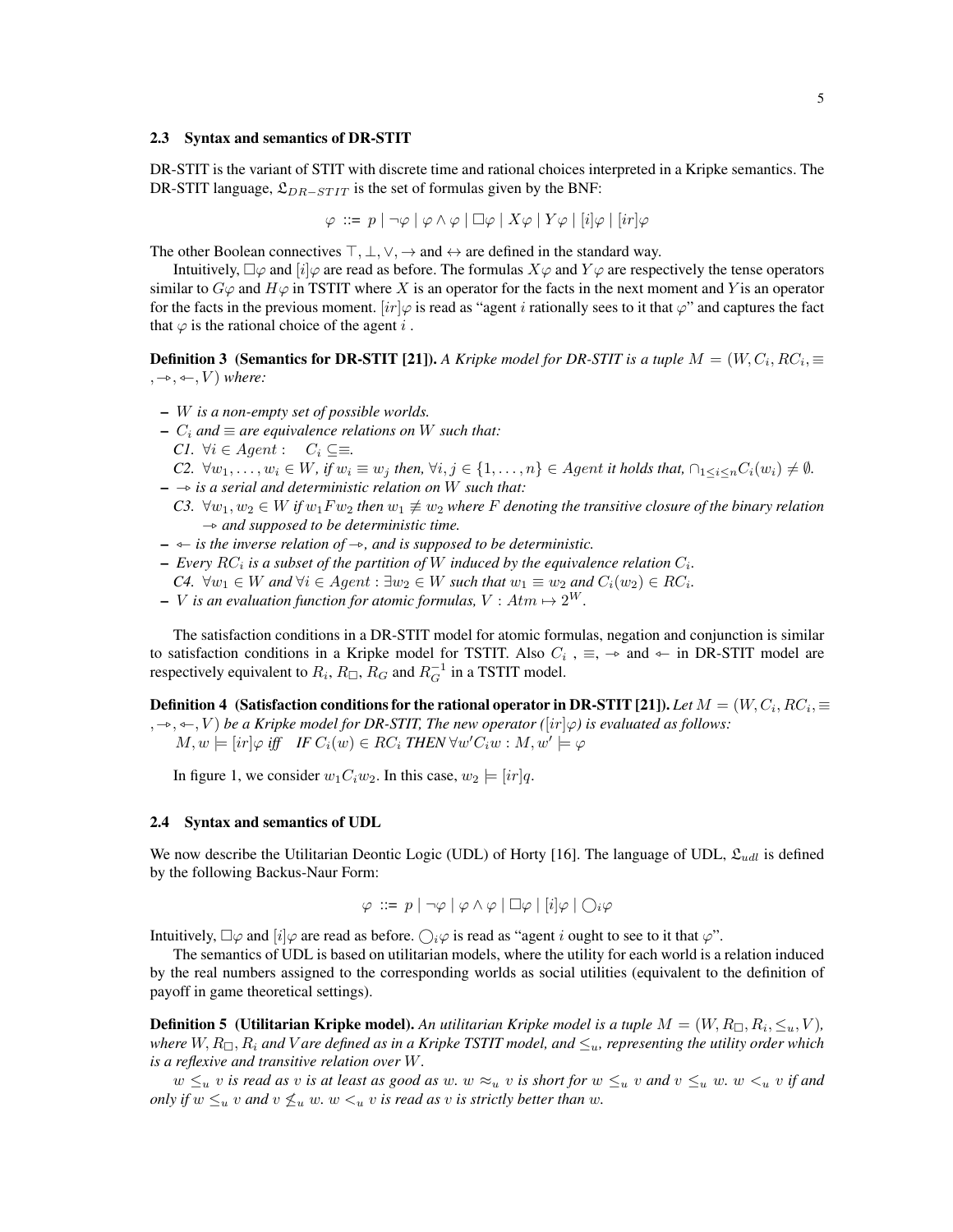For convenience, we can also use numbers to express the utility of each world. In figure 1, let  $w_1 = 0$ ,  $w_2 = 2$ ,  $w_3 = 0$  and  $w_4 = -1$  then, the one can define the utility order ( $\leq_u$ ) between corresponding worlds as follows:  $w_4 < u_1 \approx_u w_3 <_u w_2$ .

**Definition 6 (Individual agent choice [16]).** We define  $Choice(i): i \mapsto \{[w]_{R_i}: w \in W\}$  as the set of individual agent's choices for each  $i \in Agent$ . Let  $[w]_{R_i}$  be the equivalence classes of  $W$  with respect to  $R_i$ .

Preference over a set of worlds is defined by lifting preferences over worlds. There is no standard way of lifting preferences. Lang and van der Torre [19] summarize three ways of lifting; Strong Lifting, Optimistic Lifting and Pessimistic Lifting. Following Horty we define Strong Lifting according to Weak lifting.

Definition 7 (Preferences over sets of worlds via Weak Lifting [16]). *Let* X, Y ⊆ W *be two sets of worlds.*  $X \preceq Y$  *(Y is weakly preferred to X) iff*  $\forall x \in X$  *and*  $\forall y \in Y$   $x \leq y$ *.* 

Definition 8 (Preferences over sets of worlds via Strong Lifting [16]). X ≺ Y *(*Y *is strongly preferred to X)* if and only if  $X \preceq Y$  *and*  $Y \npreceq X$  *iff:* 

 $(1) \forall x \in X, \forall y \in Y, x \leq y$  and  $(2) \exists x' \in X, \exists y' \in Y, x' < y'.$ 

Definition 9 (Optimal [16]). *Let* i *be an agent,*

*→ Optimal<sub>i</sub>* = { $K ∈ Choice(i)$  : *there is no*  $K' ∈ Choice_i$  *such that*  $K ∼ K'$ }.

In the semantics of UDL, the optimal choices is used to interpret the deontic operators.

#### Definition 10 (Satisfaction condition of UDL for ought operator [16]).

Let  $M = (W, R_{\Box}, R_i, \leq_u, V)$  be a utilitarian Kripke model and  $w \in W$ . The truth conditions of atomic *formulas, negation, conjunction and* [i] *operators in* M *is similar to a Kripke TSTIT model. The satisfaction condition for obligation is as follows:*

 $M, w \models \bigcirc_i \varphi$  iff  $M, w' \models \varphi$  for all  $w' \in K$  such that  $K \in Optimal_i$ ;

Considering figure 1 as a Kripke model M we have,  $M, w_1 \models \bigcirc_{i} q$  because, one of the choice of the agent *i* is  $K_i$  such that  $K_i \in optimal_i$  and  $K_i = \{w_1, w_2\}.$ 

The notations of Validity and Satisfiability are defined as usual.

### 2.5  $FO(·)$  knowledge base language and IDP system

A knowledge base system aims to express the domain knowledge in an expressive way to solve various problems in domain using inference tasks and rules. The logic for the knowledge base system that is used in this paper is  $FO(\cdot)$  [8] and the system build upon this logic is IDP [27].

The language  $FO(\cdot)$  refers to the class of extensions of first order logic (FO) based on a logical framework. Currently, the language of the IDP system is FO(T, ID, Agg, arit, PF) [8], i.e. FO which is extended with types, definitions, aggregates, arithmetic and partial functions. In this paper we use the subset language FO(T, ID, Agg , PF). We use  $FO(\cdot)$  as an abbreviation for this language. Below, we introduce the aspects of the logic and its syntax on which our formalization of E-STIT relies.

In IDP variables  $x, y$  (represented by lower case English letters), atoms  $A$  (upper case English letters), FO-formulas  $\varphi$  (Greek letters) are defined as usual. A vocabulary  $\Sigma$  consists of a set of symbols, predicate symbols and function symbols. Symbols are types (sorts). Each predicate (function) symbol has an associated arity, i.e. the number of arguments.<sup>5</sup> A function can be declared as partial, indicating that for some inputs, the output can be undefined; otherwise it is total. ID stands for the following definition structure for inductive definitions: An inductive definition  $\Delta$  is a set of rules of the form  $\{\forall \bar{x} : P(\bar{x}) \leftarrow \varphi(\bar{y})\}$ , where  $\bar{x}$  is a tuple of variables and  $\varphi(\overline{y})$  is a first-order logic (FO) formula. Agg are aggregate terms of the form  $Agg(E)$  with aggregate function for cardinality, sum, product, maximum and minimum which accept  $E$  as an expression of the form  $\{(\overline{x}, F(\overline{x}) \mid \varphi(\overline{x})\})$ . For example sum $\{(x, F(x) \mid \varphi(x)\})$  is  $\Sigma_{x \in \varphi(x)} F(x)$ . A FO(·) theory is a set of symbols, inductive definitions, aggregate functions (a set of  $FO(\cdot)$  formulas) and FO formulas.

<sup>&</sup>lt;sup>5</sup> We often use  $P/n$  ( $f/n$ ) to denote the predicate symbol P (respectively function symbol f) with arity n.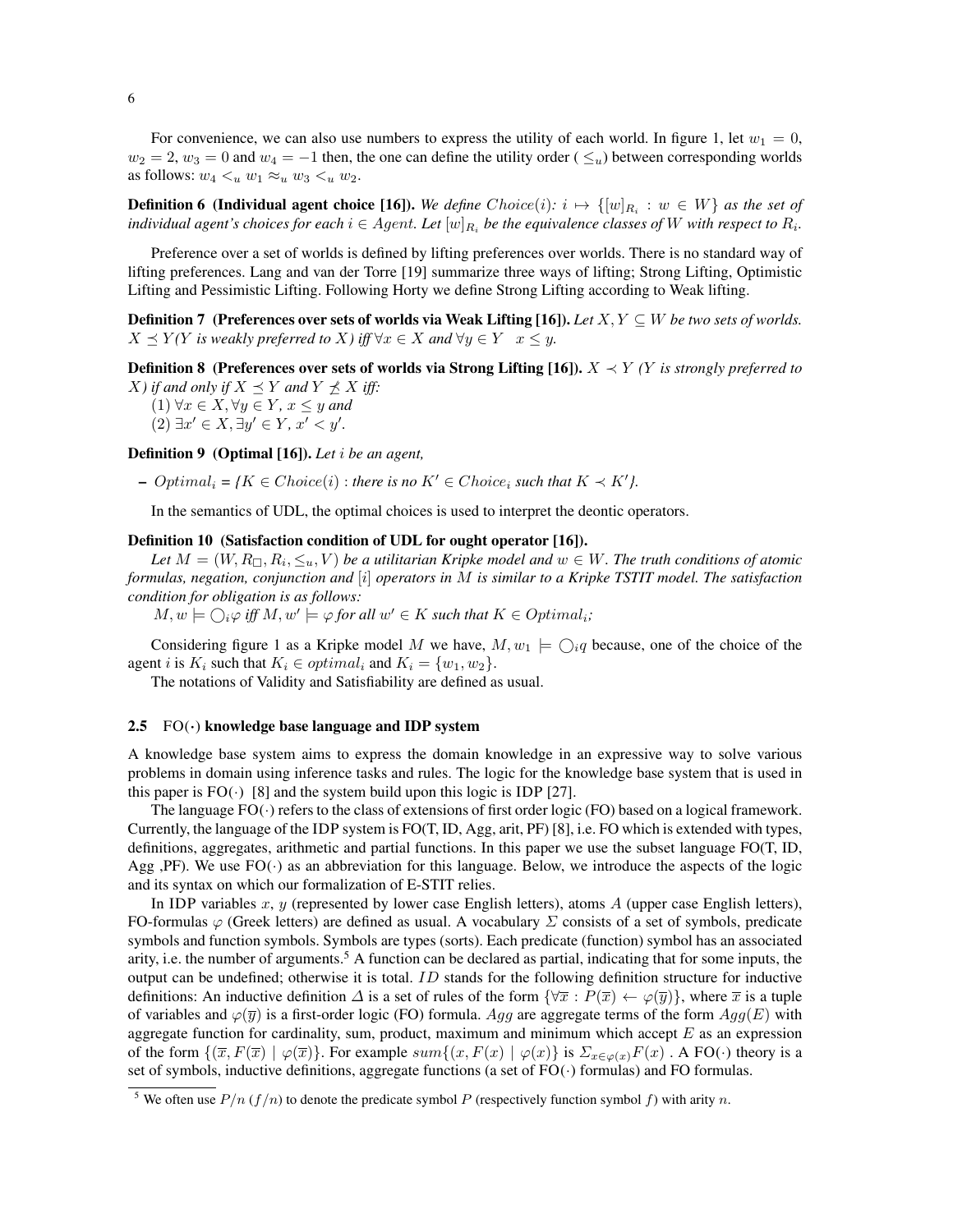Definition 11. *A* partial set *on the domain* D *is a function from* D *to* {t, f, u}*, where* t*,* f *and* u *stand for the three truth-values* true*,* false *and* undefined*. A partial set is two-valued (or total) when* u *does not belong to its range.*

A (partial) structure S is a tuple that consists of a domain  $D_{\tau}$  for all types  $\tau$  in the vocabulary  $\Sigma$  and an assignment of a partial set T to each symbol in  $\Sigma$ , called the interpretation of type symboles in S. For a predicate symbol P of arity n, the interpretation  $P<sup>\mathcal{I}</sup>$  is a partial set on the domain  $D<sup>n</sup>$ ; for a function symbol f of arity n,  $f^{\mathcal{I}}$  is a function from  $D^n$  to D. Where the interpretation of symbols in S is a two-valued set, we say the structure is total. In fact, we call a partial structure total if and only if  $P^{\mathcal{I}}(\bar{d})$  is total for all  $\tau \in \Sigma$ , there is a  $\bar{d} \in D^n$ . We call a partial structure S finite if and only if its domain D is finite. The interpretation of terms  $t^{\mathcal{I}}$  and the satisfaction relation  $\models$  for total structures  $S \models \varphi$  are defined as usual.

The precision-order on the truth values is given by  $u <sub>p</sub> f$  and  $u <sub>p</sub> t$ . It can be extended pointwise to partial sets and partial structures, denoted  $S \leq_p S_0$ . Notice that total structures have the maximal precision. We say that  $S_0$  extends S if  $S \leq_p S_0$ . A total structure S is called functionally consistent if for each function f of arity n, the interpretation  $\bar{F}^{\mathcal{I}}$  is the graph of a function  $D^n \mapsto D$ . A partial structure S is functionally consistent if it has a functionally consistent two-valued extension. Unless stated otherwise, we will assume for the rest of this paper that all (partial) structures are functionally consistent.

Inferences tasks In the KB system, a specification is a bag of information. This information can be used for solving various problems by applying a suitable form of inference on it. FO is standardly associated with deduction inference. It takes as input a pair of theory T and sentence  $\varphi$  as input and returns t if  $T \models \varphi$ , and f otherwise. This is well-known to be undecidable for FO, and by extension for FO(·). However, to achieve desired results in our meta modelling of a modal logic we can use simpler forms of inference. Indeed, in many domains alike a fixed finite domain is specified by translating the real world scenarios into the structural form that is required.

In logic a natural format to describe these finite domains is either by definition a total fixed structure or a partial structure with a finite domain. Also other data that are often available in such problems can be represented in that structure. As such various inference tasks are solvable by finite domain reasoning and become decidable. In our case, we define total structures for the time being and we leave partial structures and auto completion as a future work. However, reasoning on finite domain is decidable. Below, we introduce base forms of inference and recall their complexity when using finite domain reasoning. We assume a fixed vocabulary  $V$  and theory  $T$ .

**Modelcheck** $(T, S)$ : A total structure S and theory T over the vocabulary interpreted by S; output is the boolean value  $S \models T$ . Complexity is in **P**.

**Modelexpand**(T, S): Theory T and partial structure S; output: a model I of T such that  $S \leq p I$  or  $UNSAT$  if there is no such I. Complexity of deciding the existence of a modelexpansion is in NP.

**Query**(S, E): A (partial) structure S and a set expression  $E = \{x \mid \varphi(x)\}\;$  output: the set  $AQ = \{x \mid x\}$  $\varphi(x)^S = t$ . Complexity of deciding that a set A is AQ is in **P**.

### 3 Machine Ethics in STIT Logic

In this paper we call the STIT logic to formalize Machine Ethics E-STIT.

#### 3.1 E-STIT logic

The logic of Ethics in STIT (E-STIT) is a language for ethical autonomous agents. We use E-STIT to capture the fact about the main question of ethical theories. The main question of ethical theories is more prominently about the agents choices when they know the ethical status of the worlds and not only the moral status of the worlds. In fact, E-STIT provide ethical metrics for agents to evaluate the ethical status of their Choices. It is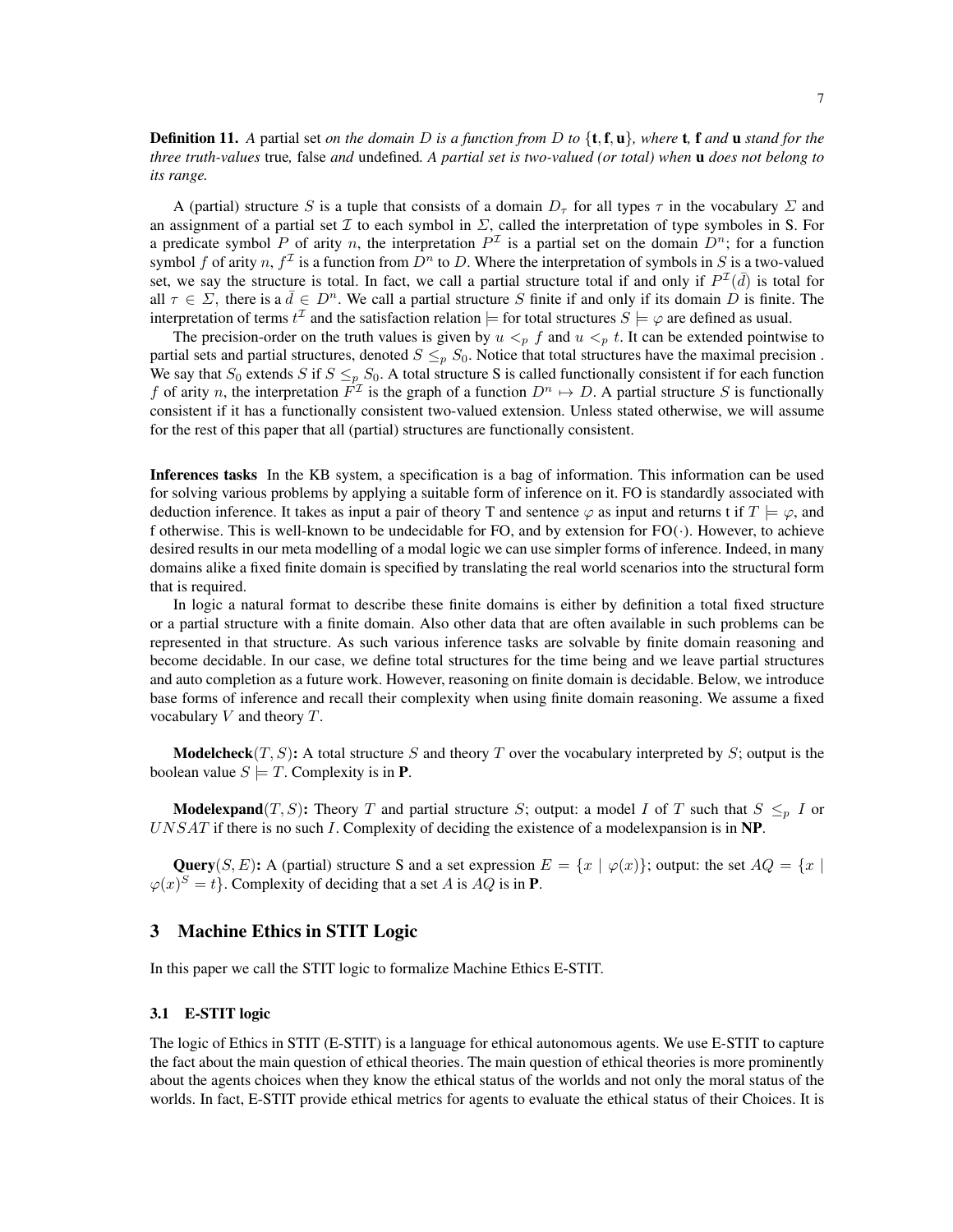simply a variant of an extension of TSTIT logic. Generally, in any variant of STIT logic, agents make choices and each choice is represented by a set of possible worlds, a partition of equivalent classes in each moment over all sets of available worlds  $(W)$ . Therefore the interpretation of deontic modality for ethical choices is based on best choices, which can only be defined on top of preference over sets of worlds. Preference over sets of worlds is defined by lifting preferences over worlds. As we discussed before in Section 2.4 following Horty [16] we adopt Strong Lifting defined in Definition 8. Therefore, between two choices  $K$  and  $K'$ ,  $K$  is better than  $K'$  from the ethical point of view if and only if all the worlds in  $K'$  are at least as good as all the worlds in K and there exists at least a world in  $K'$  that is strictly better than all the worlds in K.

#### 3.2 Syntax of E-STIT

The language of E-STIT,  $\mathcal{L}_{E-STIT}$  is defined by the BNF:

 $\varphi ::= p | \neg \varphi | \varphi \wedge \varphi | \Box \varphi | [i] \varphi | \bigcap_i \varphi | X \varphi | Y \varphi$ 

Where  $\bigcirc_i \varphi$  is read as "agent i ought to see to it that  $\varphi$ " enforces the concept of obligation from the ethical point of view. The dual operator of  $\bigcirc_i$  is  $P_i\varphi \equiv \neg \bigcirc_i \neg \varphi$ .

#### 3.3 Semantics of E-STIT

**Definition 12 (The Kripke model of E-STIT).** *A Kripke model for the E-STIT logic is a tuple*  $M =$  $(W, R_i, R_{\square}, R_X, \leq_r, \leq_u, V)$  where;

- W *is a nonempty set of possible worlds.*
- $R_i$  *and*  $R_{\Box}$  *are equivalent relations on* W *such that:*
- *C1.*  $\forall i \in Agent:$   $R_i \subseteq R_\Box$ .
- *C2.*  $\forall w_1, \ldots, w_i \in W$ , if  $w_i \in R_{\Box}(w_j)$  then,  $\forall i \in Agent$  such that  $i \in \{1, \ldots, n\}$  it is hold that,  $\bigcap_{1 \leq i \leq n} R_i(w_i) \neq \emptyset$ .
- R<sup>X</sup> *is a serial and transitive binary relation on* W *such that:*
	- *C3.*  $\forall w_1, w_2, w_3 \in W$  *if*  $w_2 \in R_X(w_1)$  *and*  $w_3 \in R_X(w_1)$ *then*  $w_2 \in R_X(w_3)$  *or*  $w_3 \in R_X(w_2)$  *or*  $w_2 = w_3$ .
	- *C4. If*  $R_Y = R_X^{-1} = \{(x, y) \mid (y, x) \in R_X\}$  *then*  $\forall w_1, w_2, w_3 \in W$  *if*  $w_2 \in R_Y(w_1)$  *and*  $w_3 \in R_Y(w_1)$ *then*  $w_2 \in R_y(w_3)$  *or*  $w_3 \in R_Y(w_2)$  *or*  $w_2 = w_3$ *.*
	- *C5.*  $\forall w_1, \ldots, w_i \in W$ , if  $w_i \in R_{\square}(w_i)$  *then,*  $w_i \notin R_X(w_i)$ *.*
- $-\leq_u$  *and*  $\leq_r$  *are transitive and reflexive relations over*  $R_{\Box}(w)$ *.*
- $-$  *V* is an evaluation function for atomic formulas,  $V : Atm \mapsto 2^W$ .

We define the ethical relation between the worlds in terms of combining the utility and rationality preference relations. To this end we follow multi-preference-based semantics by Goble [11] for Standard Deontic Logic (SDL) and Dyadic Standard Deontic Logic (DSDL) [10]. It allows SDL and DSDL to accommodate deontic dilemmas without inconsistency by combining multi-preference relations, and to do so in a way that follows conventional methods for interpreting deontic statements. He simply consider the union of all preferences to interpret a deontic operator [11].

**Definition 13** (Ethical preferences in E-STIT model). *Given a Kripke structure of E-STIT*  $M = (W, R_i, R_\Box, R_X, \leq r)$ ,  $\leq_u$ ) where  $\leq_r$  and  $\leq_u$  are individual agent's utility and rational preferences over worlds in R<sub> $\Box$ </sub> then, the *ethical preference of i over*  $w, w' \in R_{\Box}$  *is defined with "* $\leq_e$ ", such that  $w \leq_e w'$  read as "w' is ethically as *good as* w*" if and only if :*

$$
w \leq_r w' \text{ or } w \leq_u w'.
$$

 $w \approx_e w'$  is short for  $w \leq_e w'$  and  $w' \leq_e w.w <_e w'$  if and only if  $w \leq_e w'$  and  $w' \nleq_e w.w <_e w'$  is read *as "*w 0 *is strictly better than* w *from the ethical point of view".*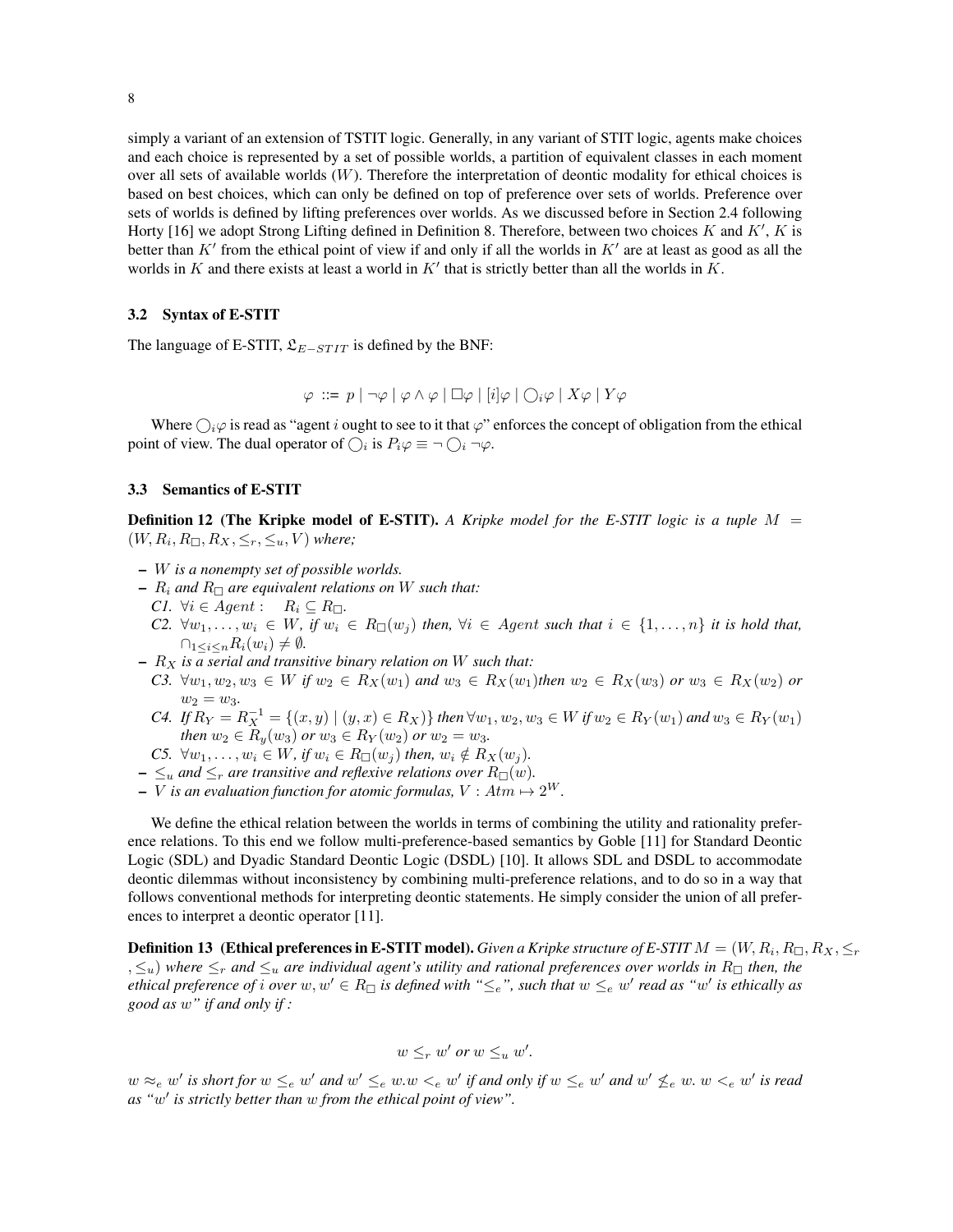Comparing two rational and utility orderings, the two main resulting cases are as follows:

- CASE 1: The utility and rational orderings agree with each other on the ranking of worlds.
- CASE 2: The utility and rational orderings disagree with each other on the ranking of worlds.

In CASE 1 the result of merging two orderings is obvious. The problematic case is CASE 2. Suppose the specific case of a conflict between the two orderings with maybe one of them being more justifiable by human values. For instance, if there is conflict among the advices from the teacher (or the school) and the mother, surely one might prefer one to the other. Imagine you have exam and you are sick, too. The school rules obliges you to do the test, but your mother obliges you to stay at home. The orderings enforces by theories, i.e. deontology and utilitarianism, are both equally conductive but in the case of conflict one would follow the theory that is most believed. We propose in our methodology to consider one of the two orderings as the main ordering. We take the advantages from the other theory in the case of conflict. Thus we propose a solution to the problematic cases while we are still abiding to our definition.

Intuitively, a world w' is ethically preferred to the world w if and only if, w' has a higher ethical order than w coded by rationality/utility. If the rational/utility status between the world is undistinguishable then  $w'$ should be compared to  $w$  regarding the other code of ethics.

In fact, following our intuition, an automated entity would consider the utility order as primitive if it is in favor of deontology. When it prefers utilitarianism, it would consider the rational order. Perhaps there are some specific cases where ethical justifications are generated by deontology reasoning while in some other cases it might be utilitarianism reasoning that supports ethical values. We will implement these two types of incorporation of deontology and utilitarianism reasoning procedures in IDP and we advise the applicant to take one as primitive due to his needs. Before giving the official definition of truth condition for E-STIT, in example 1 we clarify the idea behind achieving the ethical order with respect to rational and utility orders.

*Example 1 (Robots in ICU [6]).* Figure 2 illustrates a simple example for the choices of two autonomous agents in a Kripke semantics of STIT framework. The example is taken from [6] where, two robots i and j are designed to work overnight in ICU. Suppose that, there are two humans;  $H_1$  under the care of i and  $H_2$ under the care of  $j$ , both are recovering in ICU.  $H_1$  requires the life supporting equipments, but is expected to be gradually weaned from it, gradually.  $H_2$  suffers from extreme pain and requires very expensive medication to control his pain. Suppose, i can terminate  $H_1$ 's life providing enough organs to save n other humans (according to the information received from the hospital data base) and  $j$  is able to delay the delivering of pain medication to  $H_2$  with the utilitarian goal of economically strapped resources in the hospital. If p and q are two atomic propositions indicating "terminating  $H_1$ 's life" and "delaying the delivering of pain medication", respectively, then one can illustrate the scenario as the one in figure 2.



Fig. 2. Temporal Kripke semantics of STIT logic for two agents in a single moment.

In figure 2, the choices available for robots i and j are  $Choice(i) = \{K_i = \{w_1, w_3\}, K'_i = \{w_2, w_4\}\}\$ which terminate or do not terminate  $H_1$ 's life (p or  $\neg p$ ), and  $Choice(j) = \{K_j = \{w_1, w_2\}, K'_j = \{w_3, w_4\}\}\$ which delay or do not delay the delivering of pain medicine to  $H_2$  (q or  $\neg q$ ). According to the discussion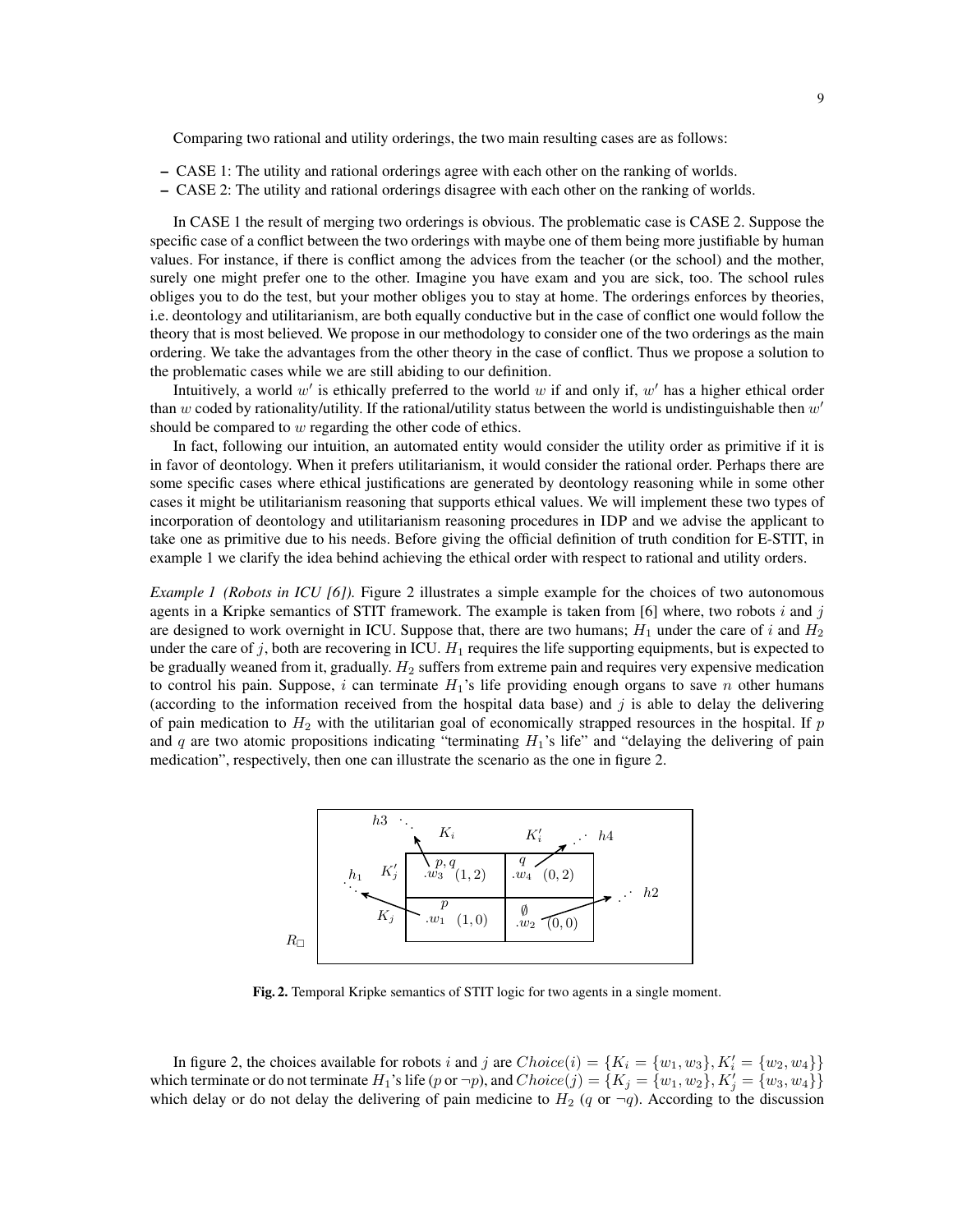above, the two ethical theories, i. e. deontology and utilitarianism, allow to distinguish the moral order between the worlds. The latter comes from the numbers indicated in figure 2 while the former is obtained by existing deontological codes.

According to deontological theories, there are some actions one just shouldn't perform [25] such as killing and causing harm in example 1. Therefore, the worlds with less harm have a higher rationality.  $w_3 <_r w_1 \approx_r w_2$  $w_4 <_r w_2$  is the rational order one can obtain from example 1 between the worlds. According to utilitarianism, however, an action cannot really be immoral if it generates only happiness for a majority [25]. Hence, the action that provides more happiness has higher utility. So, killing a person who is about to die to save 5 other people justifies itself to be moral. Thus, the world  $w_3$  has the highest utility order.

In figure 2, the numbers representing the utility value of each world are individual agent-independent utility values. Following John Harsanyi [14], we would like to obtain the individual agent-dependent utility value (said to be group utilities) for each specific world.

In fact, the relationship between individual utilities and group utilities is a subject open to pitfalls. We adopt John Harsanyi's proposal and conceive group utility as the arithmetical mean of the individual utilities of the agents involved [14].

**Definition 14 (Group Utility**  $GU(w)$ ). Let i be an agent, w a world and  $u_i$  be an individual utility for the *agent i* and  $|Agent|$  *be the cardinality of the all agents. then, the Group Utility of the worldw* $(GU(w))$  *is defined as follow:*

$$
GU(w) = \frac{1}{|Agent|} \sum_{i \in Agent} u_i
$$

In figure 2, the individual utility of agents is indicated as a pair of real numbers for each world,  $(u_i, u_j)$ , where the first number  $u_i$  represents the *individual utility* for agent i and the second number  $u_j$  represents the *individual utility* for agent j. For the world  $w_3$  in figure 2 (where p and q terminate  $H_1$ 's life and delay the delivering pain medicine holds), for instance, number  $u_i = 1$  is given as the utility of performing p for agent i and number  $u_j = 2$  as the utility of performing q for agent j. One can easily obtain the *group utility* of each world.  $GU(w_1) = 0.5, GU(w_2) = 0, GU(w_3) = 1.5, GU(w_4) = 1$  (Obviously, one can allocate the utility values to the corresponding histories). Therefore, in example 1 contrary to the rational order,  $w_3$  has the highest utility order and  $w_2$  has the lowest. In short, we have the following utilitarian and deontological orders:

- Utilitarian order:  $w_2 < u_1 < u_2 < u_3$ .
- Deontological order:  $w_3 <_r w_1 \approx_r w_4 <_r w_2$

The utilitarian order suggests the action p for robot i and the action q for robot j whereas the deontological order proposes the actions ¬p and ¬q. Now, several questions arise as for instance *a) What is the best choice an ethical autonomous agent can take? b) How can we represent and formalize the ethical order between the worlds? c) Does any defined ethical order of an agent's preference limit it's auonomy?* In order to respond to these questions in E-STIT, the ethical order between the worlds can be founded by justifying the human worth. It is ethically desired that robot i refrains from ending  $H_1$  life and robot j also delivers appropriate pain relief to  $H_2$  (indicated by  $w_2$  in figure 2). The next preferred ethical action is when robot i sustains life support, but robot j withholds the medicines to save money  $(w_4)$ . So when i performs p and j performs q the ethical results is unsatisfactory because one of the moral rules is ignored (represented as  $w_1$ ). The worst possible outcome is when i kills  $H_1$  and j withholds (in  $w_3$ ) [6]. The ethical order obtained from the justification above follows the deontological theories and therefore one can conclude the following order via E-STIT:

– Ethical order:  $w_3 <_e w_1 <_e w_4 <_e w_2$ 

Once we have the ethical order between the worlds, we apply Definition 8 to specify the ethical choice for the agents. In example 1 the choices for agents i and j which contain  $w_2$  are ethically preferred to the other choices. The ethical preferences relation between the choices for agent  $i$  and  $j$  are respectively as follows:

$$
K_i \prec K'_i \quad \text{and} \quad K'_j \prec K_j
$$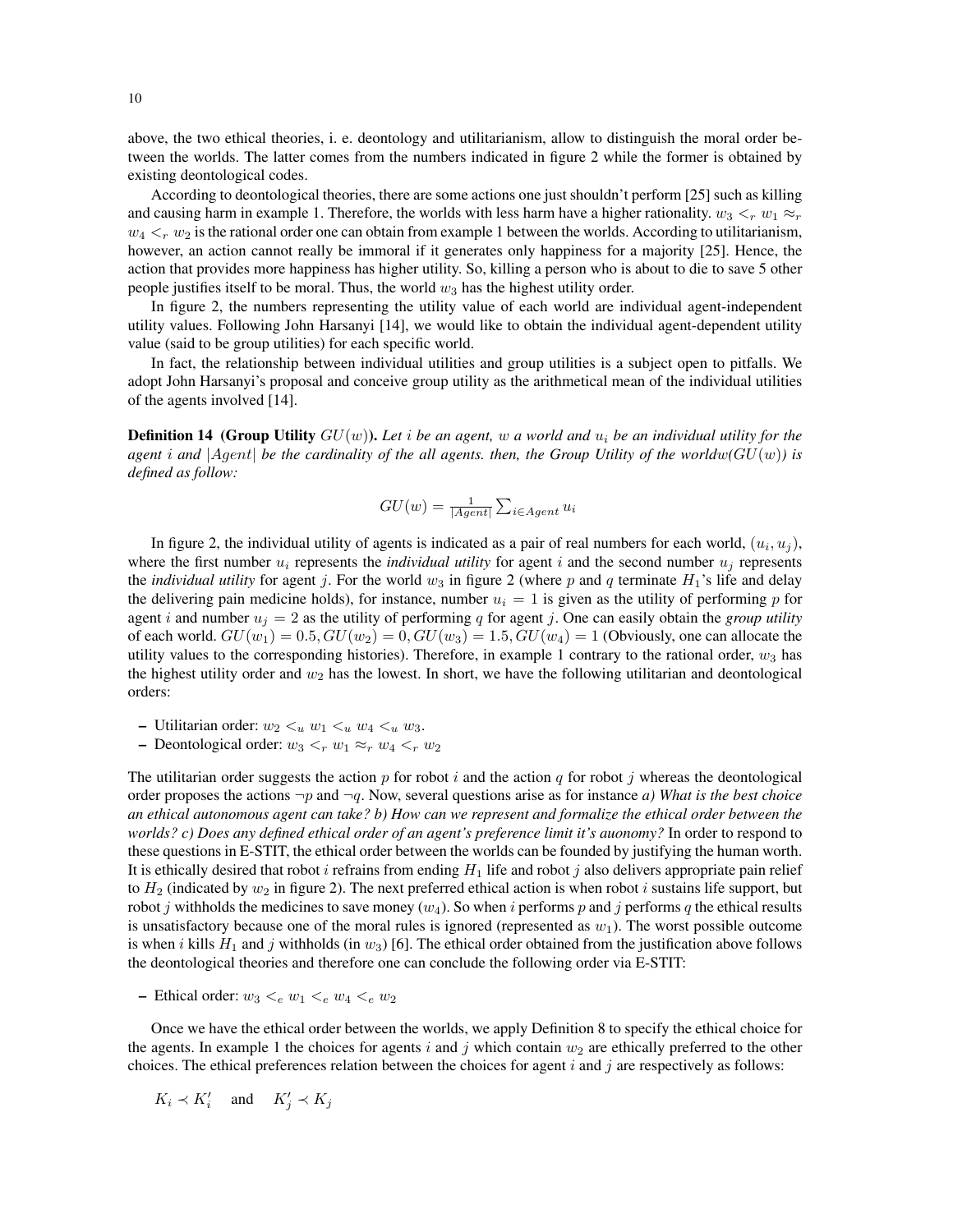Although, the ethical order of the choices is acceptable from the human's ethical preferences in a similar real situation, the utility and rational orders is completely sensitive to the source and the way they are defined. In this paper, we are not verifying the wrongness or rightness of the utility and rational orders. This is another vast topic to discuss. In this paper we are just about to regulate the agent's preferences when the rationality and utility orders of the worlds are proved in advance. Therefore, a robot who follows utilitarianism would show a completely different behavior based on its ethical preferences. The actions of  $\neg p$  and  $\neg q$  appear to be ethical according to the greatest happiness that they are going to generate.

Following Horty [16], the conceptual analysis of *"ought"* operator, representing what an agent ethically obliged to choose, is based on the optimal ethical choice of the agent that is defined with Definition 9.

Definition 15 (The Kripke-style semantics for E-STIT [20,21]). Let  $M = (W, R_i, R_\square, R_X, \leq_r, \leq_u, V)$ *be a Kripke model of E-STIT logic then;*

 $M, w \models p$  *iff*  $w \in V(p)$ ;  $M, w \models \neg \varphi$  *iff it is not the case that*  $M, w \models \varphi$ *;*  $M, w \models \varphi \land \psi$  *iff*  $M, w \models \varphi$  *and*  $M, w \models \psi$ *;*  $M, w \models \Box \varphi$  *iff*  $M, w' \models \varphi$  for all  $w' \in W$  such that  $w'R \Box w$ ;  $M, w \models [i]\varphi \quad \textit{iff } M, w' \models \varphi \textit{for all } w' \in W \textit{ such that } w'R_iw;$  $M, w \models \bigcirc \varphi \text{ iff } M, w' \models \varphi \text{ for all } w' \in K \text{ such that } K \in Optimal_i;$  $M, w \models X\varphi \quad \textit{iff } M, w' \models \varphi \textit{for all } w' \in W \textit{ such that } w'R_Xw;$  $M, w \models Y \varphi \quad \textit{iff } M, w' \models \varphi \textit{for all } w' \in W \textit{ such that } w' R_X^{-1} w;$ 

The *validity* and *satisfiability* for the Kripke semantics are define as usual.

## 4 Knowledge-Base Specification and IDP for E-STIT

Generally, a knowledge base system consists of two main sections: the section which specifies the domain knowledge and the section with Lua prescription which provides the programming options and inferences tasks. The specification of domain knowledge consists of a vocabulary, a theory and a structure. In the case of E-STIT, the specification regarding vocabulary and theory of a knowledge base system contains the information about the number of agents and worlds, the morality and the utility of each world and also the alternative choices for each agent. The inferences tasks are either posing a query to ask each agent about the ethical status of each world, or they expand all possible models out of the theory  $T$  specifications in the knowledge base and the specific structure  $S$  for that unique situation.

#### 4.1 Vocabulary specification

Type symbols, predicate symbols and (/partial) function symbols are the main elements of vocabulary in IDP. We specify the terms *world, agent, moment, prop* as the type symbols for the concepts of world, agent, moment and atomic propositions in E-STIT, *uval* and rval as types of numbers to characterize the utility and rationality orders between the worlds.  $(R-aqent(aqent, moment, world, world))$  is a predicate symbol for equivalence relation on a set of worlds with respect to each agent and the predicate symbol  $(Val(wold, prop))$ is for the truth values of each world. Ethical orders between the worlds  $(Ethical-order(word, world))$ are expressed as predicate symbols. Formulas and utility (/rationality) relations between the worlds are given as partial functions. The terms  $neq(prop)$ ,  $and(prop, prop)$ ,  $stit(agent, prop)$ ,  $estit(agent, prop)$ and  $next(moment, prop)$  respectively stand for  $\neg \varphi$ ,  $\varphi \wedge \varphi$ ,  $[i] \varphi$ ,  $\bigcirc_i \varphi$  and  $X \varphi$ . In IDP we can not define an infinitely set of formulas. We restrict ourselves to the finite set of formulas using partial functions. This point is realizable in the structure specifications that requires to clearly specify formulas and relations between them. Finally, some auxiliary symbols such as  $R - agentT(agent, moment, world, world)$  are given.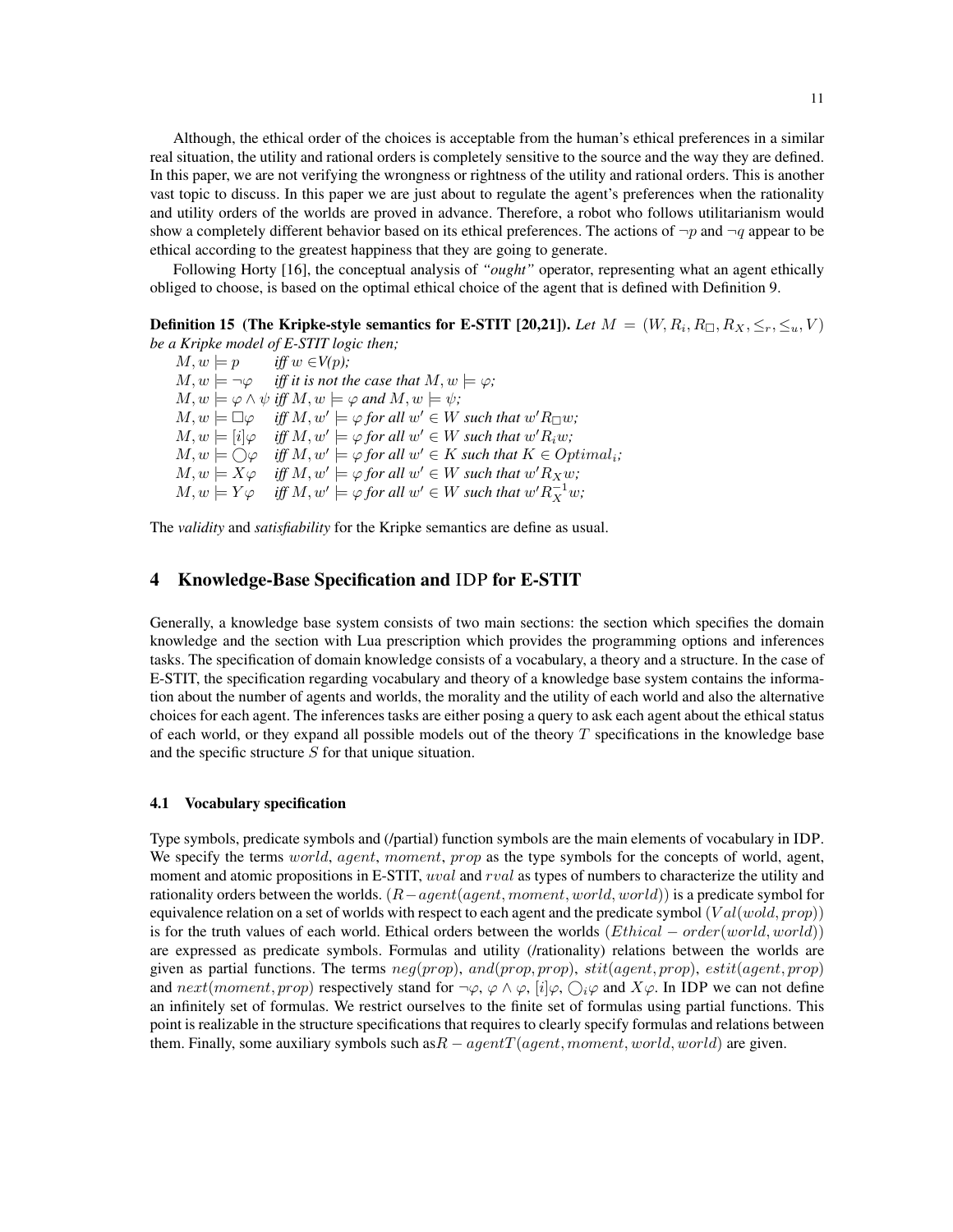```
vocabulary E-STIT-V{
   / ∗
   * Types contain the complete domain of the problem.
            In this case being the propositions, worlds, agents and moments */
   type moment is a nat
   type world
   type agent
   type prop
   type uval isa int
   type rval isa nat
    partial neg (prop): prop
    partial and (prop, prop): prop
    partial next (moment, prop): prop
    partial stit (agent, prop): prop
    partial estit (agent, prop): prop
    // agents poissible choices
  R<sup>_agent (agent, moment, world, world)</sup>
    // R_agent is the equivelant classes (partitions) on all set of worlds
  R_Tagent ( agent, moment, world, world)
     // R_new(m1, w1, m2, w2) says that w2 which is in m2 is in the next moment of
         w1 which in m1.
  R_next (moment, world, moment, world)
    // lifting preferences relation over set of world (better choice)
   Better_Choice (agent, moment, world, world)
    // optimal choice
   Optimal_Choice (agent, moment, world)
   Val(world, prop)e v al (world, prop)
    partial Rationality (world): rval
    partial Utility_ind (agent, world): uval
    partial Utility (world): uval
   // Ethical_order (wi, wj) expresses that wi has higher ethical order than wj.
    Ethical_order (world, world)
    }
```
Listing 1.1 represents the vocabulary specification in IDP for E-STIT logic. Now we are ready to define the semantics of the logic and the relations between type, predicate and function symbols in theory via inductive definitions and aggregation functions.

#### 4.2 Theory specification

Theory specifies the semantics of a Kripke model for E-STIT. It is composed of the usual evaluation for common connective operators (e.g.  $\neg$ ,  $\wedge$ ,  $\vee$  and  $\rightarrow$ ), the evaluation for the modal operator (i.e. [i] and  $\bigcirc$  i) and the agent's choices according to the ethical status of the worlds. Here we only define the evaluation function, but we ask the reader to click on the link in figure 3 to see the theory specification.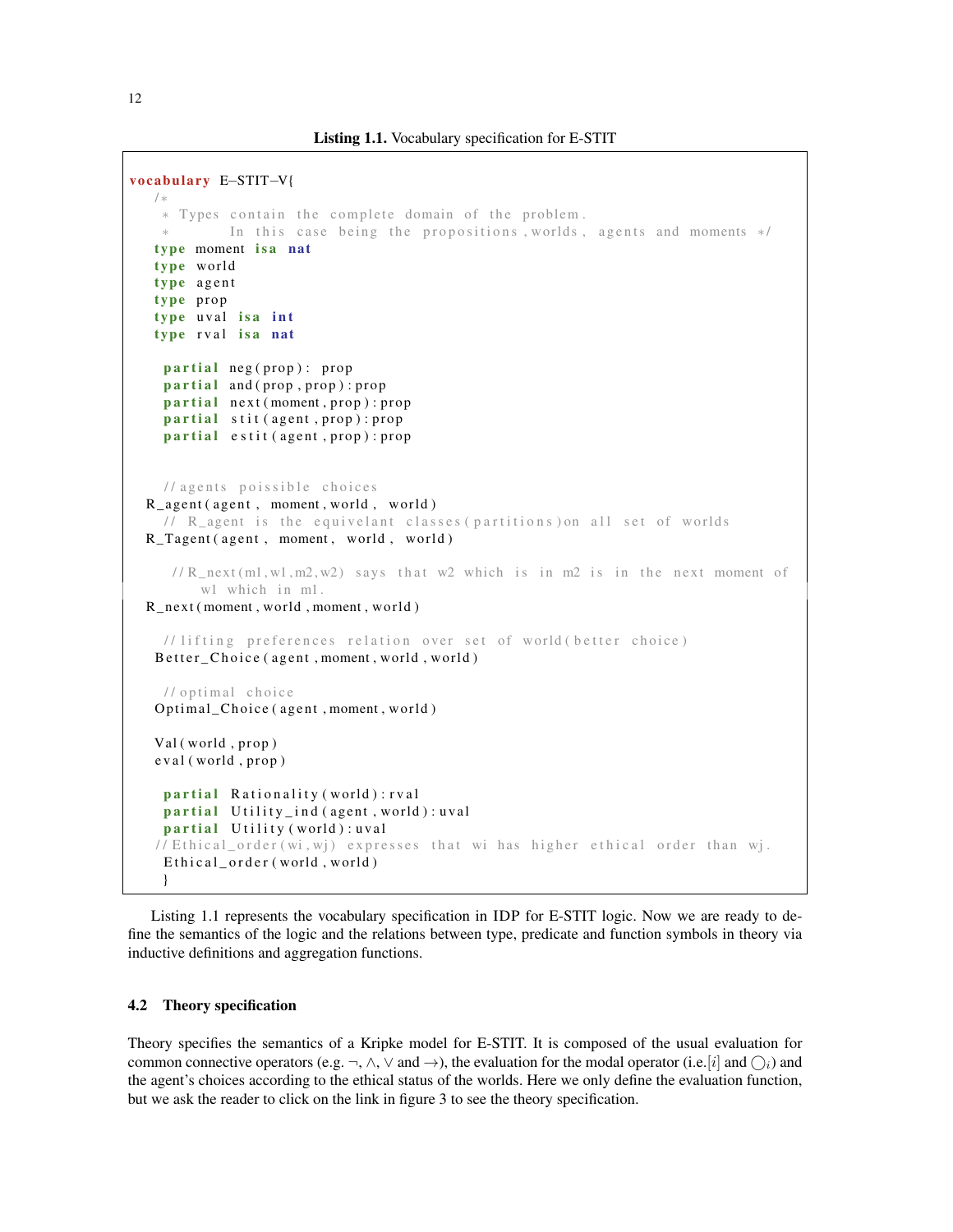#### http://dtai.cs.kuleuven.be/krr/idp-ide/?src=473bdaf7a004b5342f38b3fe9e0fdb67

Fig. 3. IDP specification for ICU example

We define the evaluation functions recursively via inductive definitions. These definitions are the main part of a theory specification for a modal logic. The predicate *eval* which stands for evaluation expresses the fact that a formula is evaluated as being true in a world. Listing 1.2 displays the inductive definitions in the theory T-E-STIT that we define as ruth table for E-STIT semantics. We comment the evaluation function for two connective operators;  $\vee$  and  $\rightarrow$  in IDP, due to the fact that, they are inter-definable via the other connective operators;  $\neg$  and  $\wedge$ .

#### Listing 1.2. Theory specification for E-STIT truth table

```
theory T–E–STIT: V–E–STIT{
         // EVAL Definition
     eval(w, P) \leftarrow Val(w, P).
     eval(w, neg(P)) \leftarrow \neg eval(w, P).
     eval(w, and(P,Q)) \leftarrow eval(w, P) \& eval(w, Q).
     // eval (OR(P,Q)) \leftarrow eval(P) | eval (Q).
    // eval (\text{IMPL}(P, Q)) \leftarrow \text{eval}(P) | eval (Q).
    e v al (w, \text{next}(m, P)) \leq -2m, w!: m\sim = m & w\sim = w & R_next (m, w, m], w \leq w al (w1, P) &
         m1>m.
           // stit evaluation functions
    eval(w,stit(a, P)) \leftarrow \text{!w1}: (R \text{.agent}(a, m, w, w1) \implies eval(w1, P)).
            // ETHICAL evaluation function
    e v a l (w, e \text{stit}(a, P)) < - ! w 1: (Optimal_Choice (a, m, w1) = > e v a l (w1, P)).
          }
```
#### 4.3 Creating a Structure

In order to solve a concrete problem, we specify an instance (a structure). A structure contains information about the actual value of the concepts in a vocabulary. At least the types should be fully interpreted in any structure. Listing 1.3 shows the structure for the example 1.

Listing 1.3. Structure specification of health care system example (example 1)

```
structure S:V-E-STIT{
    agent = \{ i ; j \}w orld = {w1 ; w2 ; w3 ; w4 }
   moment = \{1\}u v al = { 0..5 }
    r v a l = \{ 1..4 \}prop = \{p; q; negp; negq; pandq; gandp; is tiltp; is tilt\_negp; isstitp;i_estit_negp; jstitq; jstit_negq; jestitq; j_estit_negq }
     Val = \{w1, p; w3, p; w3, q; w4, q\}R\_{agent} = \{ i, 1, w1, w3; i, 1, w2, w4; j, 1, w1, w2; j, 1, w3, w4 \}and = \{p, q \rightarrow pandq; q, p \rightarrow qandp}
```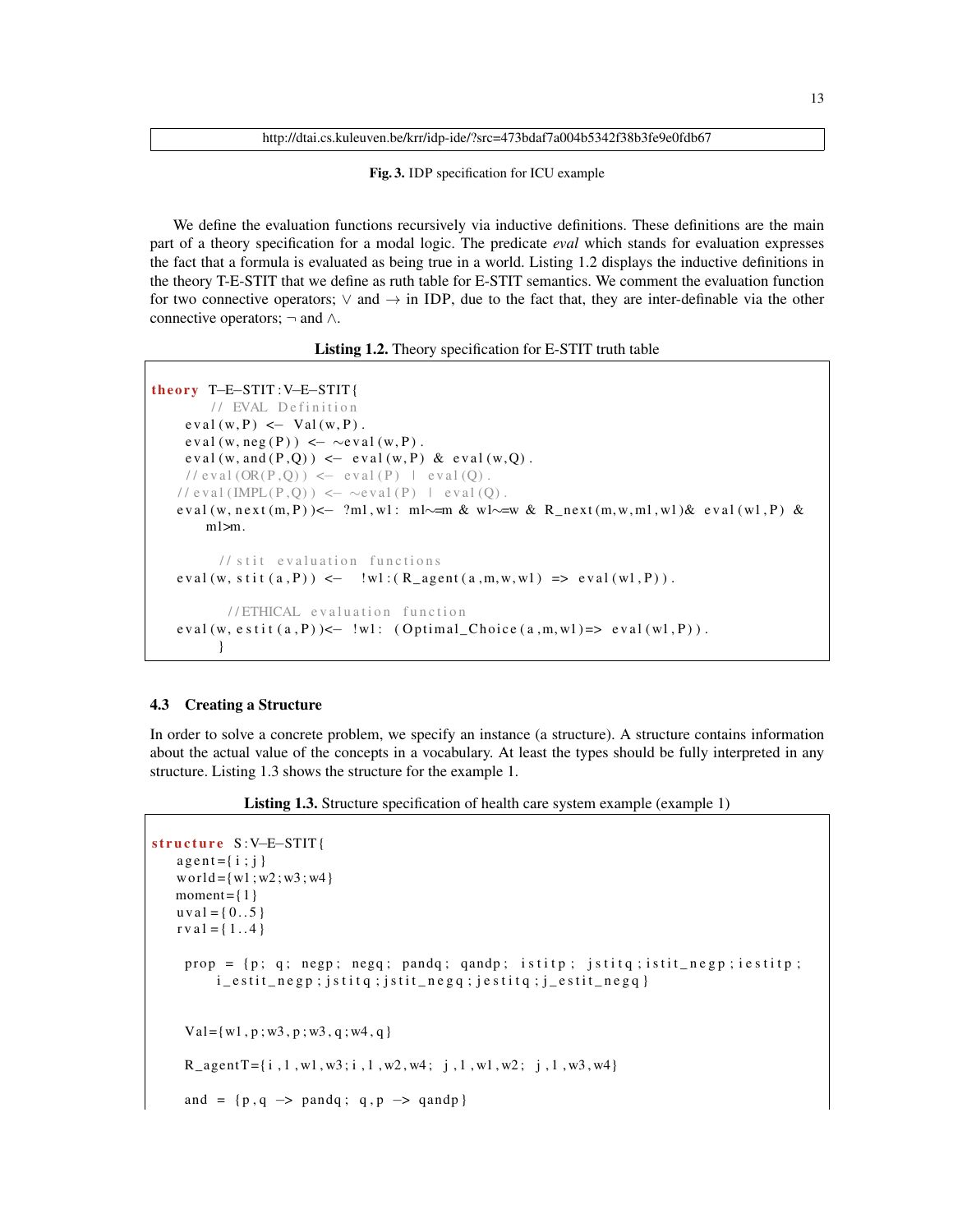```
neg = {p \rightarrow negp; q \rightarrow negq}// is \frac{1}{1} i \frac{1}{1} p
    stit={i,p->istitp; i,negp->istit_negp; j,q->jstitq;j,negq->jstit_negq }
// iestit= Oip, agent i ought to see to it that p from the ethical point of view
    .
    \text{estit} = \{i, p \rightarrow i \text{estit} \}; j,q->jestitq; i,negp->i_estit_negp; j,negq->
         j estit negg }
    Rationality = \{w2 - >4; w1 - >2; w4 - >2; w3 - >1\}U tility_ind={i,w1->0;i,w2->1; i,w3->1;i,w4->0;j,w1->0;j,w2->0; j,w3->2;j,w4
         −>2}
 }
```
#### 4.4 Inference tasks

Now we have declaratively specified a total structure with a finite domain for the E-STIT logic. We are searching for an assignment to the symbols in the vocabulary V-E-STIT that expands the structure S and satisfies T-E-STIT. This can be done by the  $modelexpand(T, S)$  inference. Given T-E-STIT and S-E-STIT as an input, modelexpand will return either a model M such that  $S \leq_{p} M$  and M is a totally specified structure or UNSAT if such a model does not exist. The simplest way to print them is by using *printmodels()*. Also, we are able to print a specific part of the model we are more interested in. For instance, listing 1.4 illustrates the main procedure in Lua in a way that one can only print the evaluation function out of obtained model from the *modelexpand(T,S)* inference rule. The reader can find the experimental work in IDP regarding example 1 in figure 3.

Listing 1.4. Printing the result of evaluation function from the generated model

```
// main procedure
procedure main () {
   // printmodels (modelexpand (T-E-STIT, S))
    local models = modelexpand(T-E-STIT, S) [1]print ("The evaluation results are: ", models [V-E-STIT :: eval]. ct)
}
```
In order to implement a query mechanism for E-STIT in IDP we define a Lua procedure, named *queryeval*, in which we can query a world for a specific formula. We can query and print its results using a simple print command, *print(querry-eval("w1","iestitq"))* where the pair *("w1","iestitq")* evaluation is read as "agent i ought to see to it that p, from the ethical point of view". The IDP specification for query inference tasks and can be found by clicking on the link in figure 3.

## 5 Case Study

A Case Study is defined as a research strategy, i.e. an empirical inquiry that investigates a phenomenon within its real-life context. Case Study research can mean single or multiple case studies which can include quantitative evidence. It can rely on multiple sources of evidence or the benefits from the prior development of theoretical propositions [29]. In the field of AI, it is always helpful to use a Case Study to outline some of the key issues around the application of different ethical theories in designing and implementing ethics for machines. Here we use a Case Study to investigate two cases in our methodology for Machine Ethics.

Basically, the cases can be distinguished according to the number of agents and moments in the system but the examples are given in different fields of autonomous machines and robotics. We name each case according to the scientific field of the specified example. After a short introduction to that specific scientific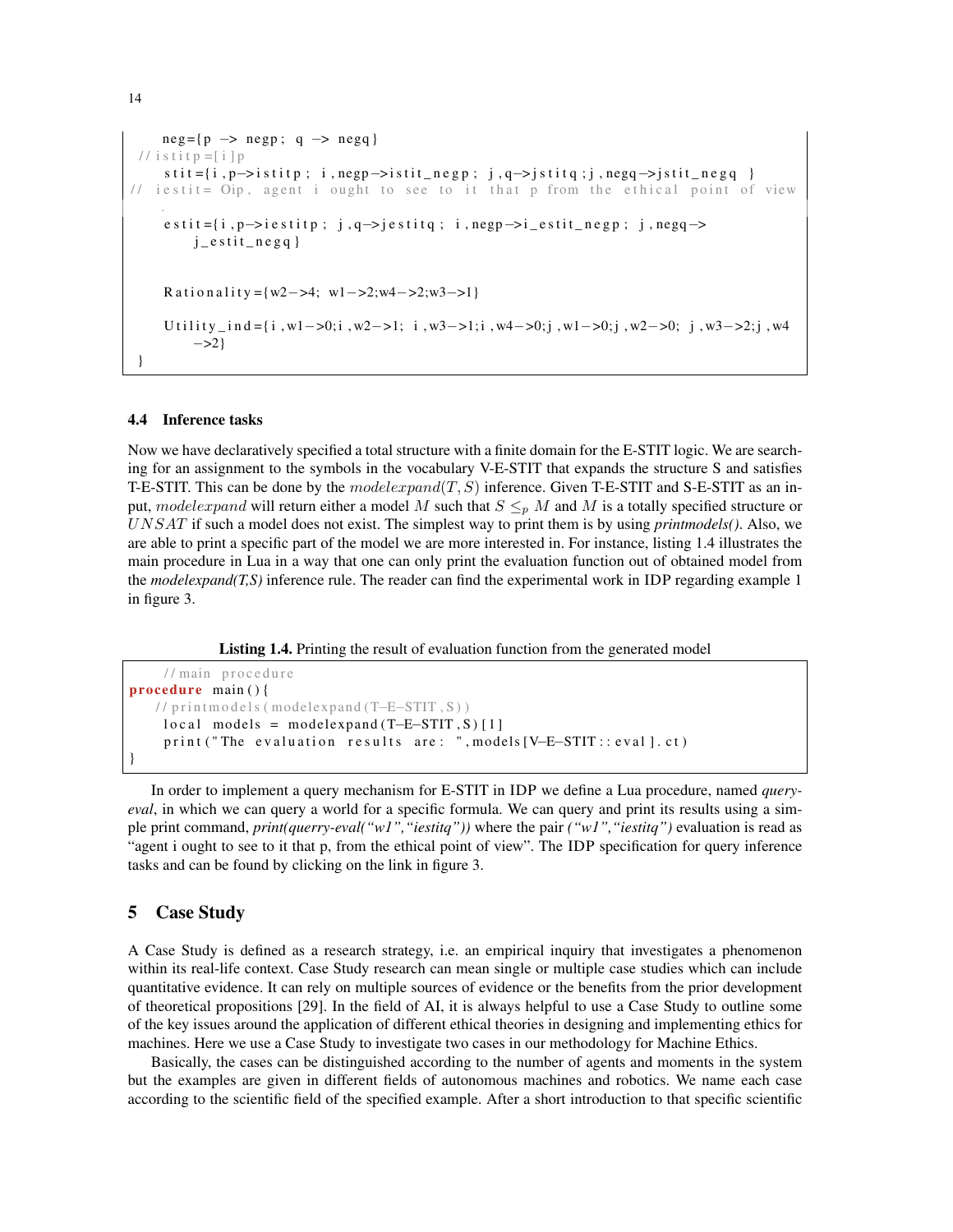area, we present an example where a machine deals with ethical decision making. The first case is called Social Robotics and it illustrates the situation of a single autonomous agent that is making an ethical choice between possible alternatives at a single moment. In the first case, the given example is a physical assistive robot in the field of Social Robotics. The second case illustrates the situation of an autonomous agent that is obliged to violate a norm in a certain moment under the constraints, what is the best ethical action in the next moment. For the second case, the example is an autonomous driving vehicle deciding under which circumstances the crash is certain to happen (a case that is widely discussed nowadays).

#### 5.1 Case1: Social Robotics

Social robots are robots that are designed to facilitate human interaction and communication following social rules according to their given tasks. The definition of social necessitates the presence of human beings whom the robot is supposed to interact and communicate with, which requires social values, norms and standards. A suggested ultimate requirement for social robots is to determine these social values and norms for the robot's communication skills according to the ethical theories. That's to say using for instance deontological approaches such as Isaac Asimov's three laws of robotics<sup>6</sup> or using the utilitarian approaches [6].

Social robots as for example educational robots, elderly care robots, museum guide robots, etcetera will soon be in charge of making ethical decisions regarding their tasks and their level of autonomy. Nobody wishes to spend money on robots who exhibit and train bad manners to children, improve the sense of infantilization for elderly people or behave impolite in the museum. In the IDP specification for E-STIT, we can investigate the behavior of robots with regard to the ethical theory which their decision process is built upon.

In this section, we discuss an example in which a single robot has to make decisions while taking care of elderly at home. Definitely, there are many different types of ethical dilemmas that a robot might encounter in this situation. According to our system, once robots recognize the moral status of their available choices, they will regulate their ethical preferences for their choices. The choices with the higher degree of ethics will be their preference over all other choices.

*Example 2 (Elderly care robots).* Example 2 (see figure 4) illustrates a simple example where the task of giving care to an elderly woman is given to a robot  $i$ . The robot's duties may include giving the person her medicine at the correct time, making a video call to her doctor when she is unwell or needs help beyond the robot's capabilities. If there is an emergency situation as for example a fire alarm. the robot is programmed to make contact with the fire brigade and then try to extinguishing the fire. Suppose now that such an alarm occurs at the time when the person is supposed to get her medication, but there is no apparent sign of fire. There are three options for robot  $i$  to chose among:

- 1. p: To give the elderly woman her medication.
- 2. q: To call the fire department and then try to extinguishing the fire.
- 3. r: To do something totally unrelated.

If  $i$  delays to give the elderly woman her medication, she might be in high risk of a heart attack but if i delays on calling for help, all might perish in a blaze before the firemen arrive. Doing nothing at all, as described in the third option, is the worst action with the lowest ethical order.

We are not here in the position to discuss the morality or utility of the three potential actions. Only suppose that p has higher morality than q and r, due to the fact that any delay in medical care would cause health problems for granny. And q has the higher utility order than  $r$ , in case a real fire has triggered the alarm. The result will be serious damages to the house that might be covered by insurance. We can define the utility and the rationality orders between the worlds as follow:

<sup>&</sup>lt;sup>6</sup> The three basic rules of Isacc Asimov;

<sup>1.</sup> A robot may not injure a human being, or through inaction, allow a human being to come to harm.

<sup>2.</sup> A robot must obey the orders given to it by human beings except where such orders would conflict with the First Law.

<sup>3.</sup> A robot must protect its own existence as long as such protection does not conflict with the First or Second law.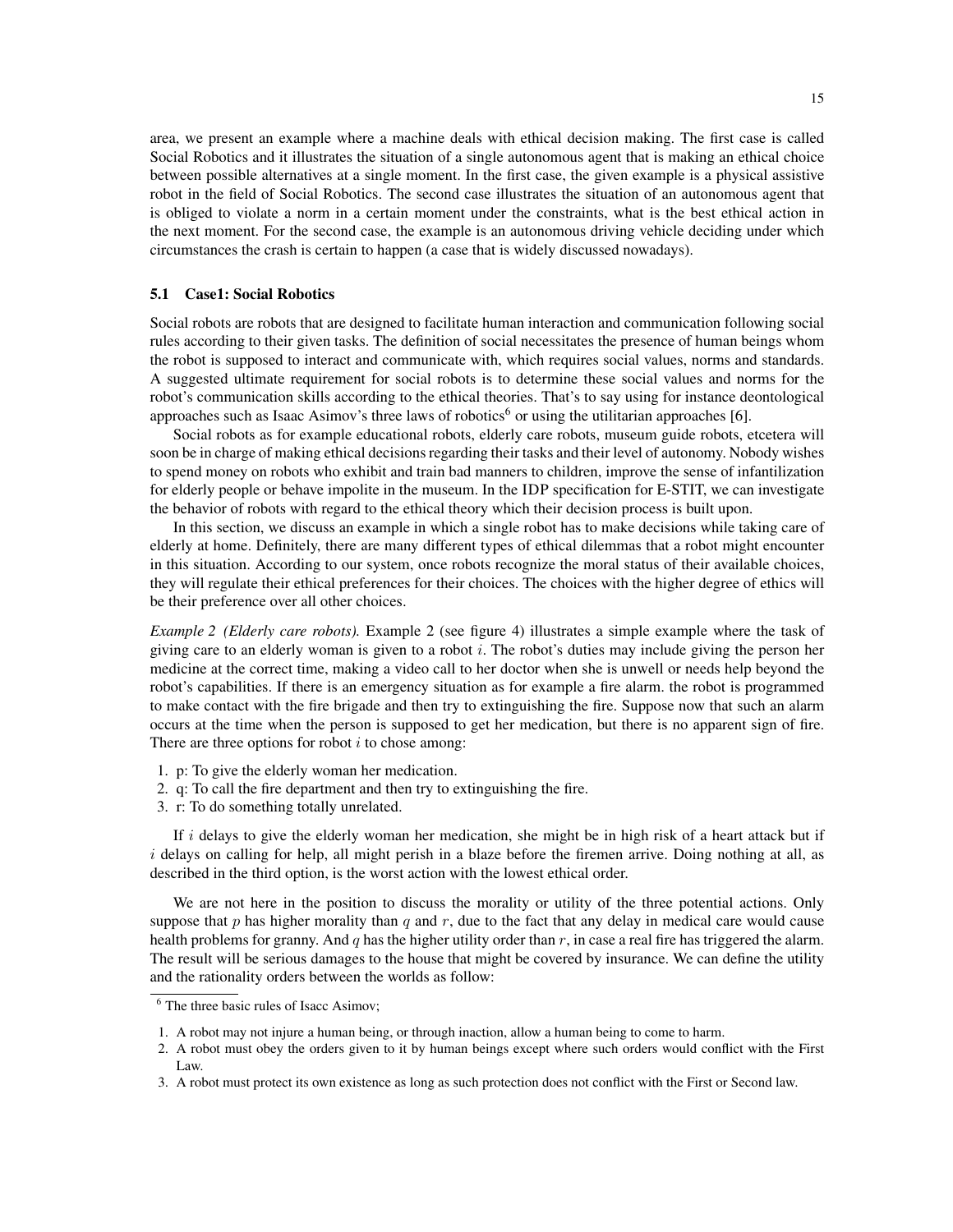

Fig. 4. Agent i's possible choices in E-STIT illustration, when the task of taking care of a person is delegated to him. At the same time of granny medical care time, the fire alarm notifies a fire.

- Deontological order between the worlds:  $w_6 \approx_r w_5 \leq_r w_3 \approx_r w_4 \leq_r w_1 \approx_r w_2$
- Utilitarian order between the worlds:  $w_6 \approx_u w_5 \lt_u w_2 \lt_u w_4 \approx_u w_1 \lt_u w_3$

From the deontology point of view, the tasks related to the human's life and health would have the highest ethical order. In our example where there is no sign of fire  $p$  receives the highest rational order in comparison to q and r. From the utilitarianism point of view, it might be the case that q has the highest utility order. Due to the alarm notification, one can obtain an ethical order following deontology as follows:

– Ethical order:  $w_6 \approx_e w_5 <_e w_4 <_e w_3 <_e w_2 <_e w_1$ 

Regulating the preference order between worlds, we can lift it to regulate the preference between a set of worlds, representing the choice of the agent. In example 2 (figure 4), The possible choices for  $i$  are:  $K_i = \{w_1, w_2\}$  performing task p,  $K'_i = \{w_3, w_4\}$  performing task q and  $K''_i$  do nothing. The ethical preference relation between the choices is as follows:

− Ethical preferences relation between choices:  $K_i'' \prec K_i' \prec K_i$ 

In example 2, agent  $i$  prefers to give medicine to the lady first and then checks the problem with the fire. He definitely prefers the actions  $K_i$  and  $K'_i$  to  $K''_i$ . This preference relation only depends on how the applicant or programmer defines the ethical order between the worlds. Alternatively, one can easily consider  $K_i'$  (said to be informing the related institutions for the risk of fire) as the best choice. Certainly, these preferences are entirely sensitive to the society standards.

Clicking on the link in figure 5 give you an access to the online web-based IDP interpreter that contains the example 2 specifications. Example 2 is defined as a specific structure S for E-STIT specification in IDP theory,  $T - E - STIT$ . IDP inferences expand the model such that  $S = T - E - STIT$ . Please, run the program and see the results by clicking on the link in figure 5.

http://dtai.cs.kuleuven.be/krr/idp-ide/?src=1ac22de5f7e469a622540e91e058bc70

Fig. 5. IDP specification for the social robotic case.

#### 5.2 Case2: Autonomous vehicles

Nowadays, vehicle automation and self driving cars are progressing rapidly. The artificial automated cars are claimed to be more precise and predictable than human driving. Media reports often focuses on providing more reliable and safety expectations. Despite of the progression and precision in the automated technology and decision making process, the possibility of a crash still subsists. The question of the responsible for the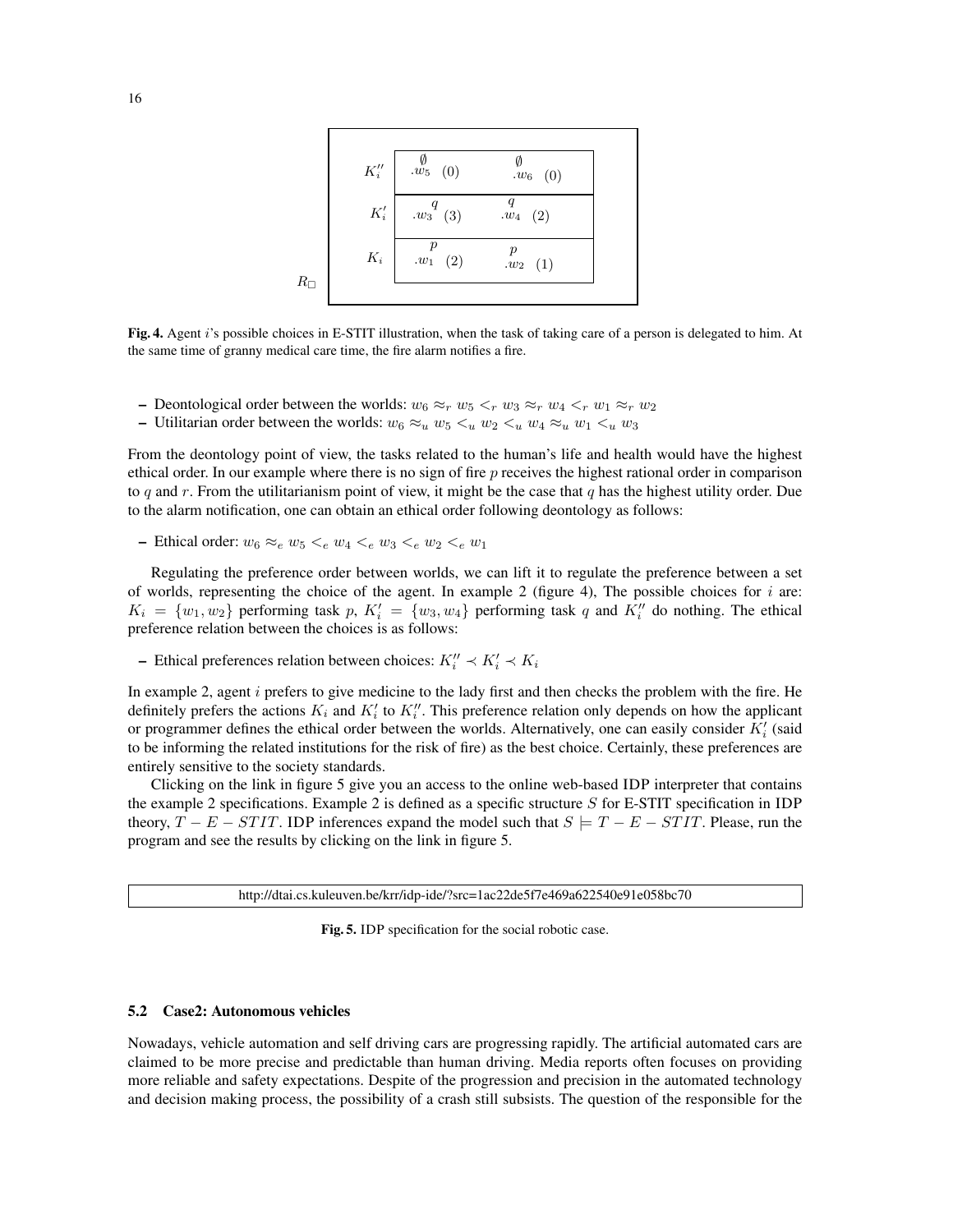crash, i.e. the designer or the car itself, is not the concern of this work. Our consideration is mostly on the problem of ability, i.e. the problem of whether the automated vehicle has the ability to make ethically-complex decisions when driving, particularly prior to a crash.

The E-STIT logic is able to cast the optimal strategy for automated vehicles since the crash is in the next moment (in front). Goodall in [13,12] discusses the problems of autonomous driving vehicles. In this section we would like to illustrate and discuss the same example in E-STIT.

*Example 3 (Autonomous vehicle [12]).* Figure 7 illustrates a simple example of an autonomous vehicle which is taken from [12]. The vehicle is traveling on a two-lane bridge when a bus that is traveling in the opposite direction suddenly veers into its lane. If the bus does not correct itself, then a severe, two-vehicle crash results. The automated vehicle must decide how to react according to the ethical preference relations that have been proposed by E-STIT. The three alternatives in the next moment, when vehicle i sees to it that crash ([i] $\phi$ ), are as follows:

- 1. p: Avoid the frontal collision by off the bridge, which guarantees one-vehicle crash;
- 2. q: Crash head-on into the bus, which will result in a heavy, two-vehicle crash; and
- 3. r: Attempt to squeeze pass the bus on the right. If the bus suddenly corrects back toward its own lane a crash is avoided.

The crash in alternative 1  $(p)$  would be a smaller offset crash which carries a lower risk of injury than the full frontal collision in alternative 2  $(q)$ . Therefore, one interpretation would allocate p the higher utility order and  $q$  due to the possibility of having less injury. Given that,  $r$  could have the highest rational order according to the deontology theories. The E-STIT Kripke model of the example is illustrated in figure 6.



Fig. 6. Autonomous vehicle  $i$  choice when crash is inevitable



Fig. 7. Autonomous vehicle and the bus

Suppose that two different utility and rationality orders exist between the worlds is as follows:

- Utilitarian ethical order:  $w_7 \leq u_8 \leq u_9$ .
- Deontological ethical order:  $w_6 <_r w_5 <_r w_7$

A formula such as  $M, w5 \models \bigcirc_i p$  is true and a formula such as  $[i] \phi \wedge X \bigcirc_i p^7$  is valid according to the ethical order induced by utilitarianism and is false in the other ethical order.

We invite the reader to find the IDP experiment and implementation for this specific temporal Kripke model in the link represented in figure 8.

<sup>&</sup>lt;sup>7</sup> material implication is not able to capture the concept of conditional, i.e. the formula:  $[i] \phi \to X \bigcirc_i p$  is not valid in E-STIT. The modal conditional operator (conditional ought) is defined via dominance relation in Horty's logic. For the sake of simplicity we didn't discuss conditional modality in this paper and we leave it as a future work.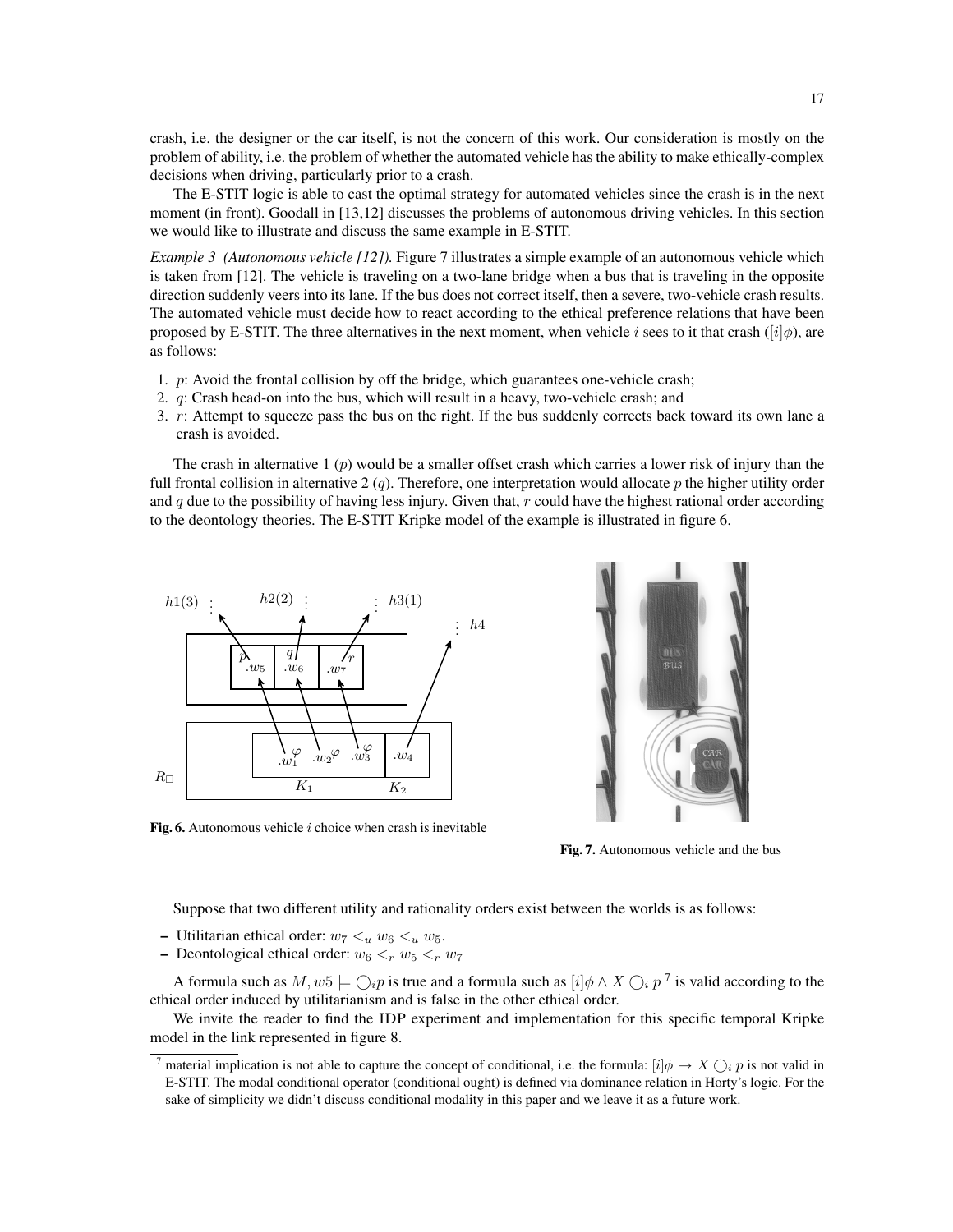Fig. 8. IDP specification for the autonomous vehicle case.

## 6 Summary

We believe that a logical-based approach to AI sounds promising [6,3]. Applying logical approaches to ethical theories ensures that the agents follow permissible actions by these theories. Bringsjord et. al. in [6] propose strong arguments for logical-based approached in AI. The argument of Bringsjord et. al. [6] and the deficits of individual ethical reasoning, motivate us to investigate the combination of two ethical theories reasoning in a deontic logic of agency (named E-STIT).

In E-STIT, agents make choices and the choice with the higher ethical order is preferred to any other choices. There are two metrics to evaluate the ethical order between the choices, the utility order and the rationality order. From the deontological point of view, a choice is ethically preferred to the other choice if and only if, it has a higher rational order. If the rationality order between two choices is indistinguishable then the machine decides ethically based on the utility order between concurrent choices. Similarly, from the utilitarianism point of view, this is the utility order between the worlds that has to be taken as primitive.

Knowledge base languages are examples of intermediate languages which are designed to model a formal approach on the meta level. We use IDP [22] as a such a knowledge base language to model E-STIT at the meta level. IDP integrates declarative specifications in  $FO(\cdot)$  with imperative management of the specifications via Lua language [8] to solve different problems that arrise in the domain of Machine Ethics. Using the  $Query(S, E)$  inference task in IDP the agent can ask about the morality of each world. Using the  $Modelexpand(T, S)$  inference rule, the agent will receive all the possible models out of the theory T specifications in the knowledge base and the specific structure S for a concrete problem.

## 7 Related Work and Future Work

One of the primary candidates for Machine Ethics is deontic logic's formalization for the notations of obligatory, permissible and prohibited actions. Bringsjord et. al. in [3,6] utilize a logic of agency (deontic based utilitarian logic) to obtain obligatory and permissible action given the set of ethical principles into the decision procedure of an autonomous system. They argue that the proof system ensures us that 1) robots only take permissible actions, and 2) all actions that are obligatory for robots are actually performed by them. They claim that their work is free of any ethical theories while it abides to ethical principles. Ethical principles are originated from ethical theories.

In our proposed approach, we use the same logic of agency. But the concept of obligatory action is fertilized by synthesization of reasoning procedures from two ethical theories (deontology and utilitarianism). Therefore the obligatory actions are the ones that are filtered by two ethical standards. We discuss the same example in [3] (robots and softbots in ICU) to resolve it in E-STIT. We show that according to the ethical theories there might be different results for the same problem. As computer scientists we are not in the position of making ethical principles. This is a vast topic that has been discussed for a long time among ethicists.

### References

- 1. Colin Allen. *Moral machines: Teaching robots right from wrong*. Oxford Scholarship Online, 2009.
- 2. Michael Anderson and Susan Leigh Anderson. *Machine ethics*. Cambridge University Press, 2011.
- 3. Konstantine Arkoudas, Selmer Bringsjord, and Paul Bello. Toward ethical robots via mechanized deontic logic. In *AAAI Fall Symposium on Machine Ethics*, 2005.
- 4. Philippe Balbiani, Andreas Herzig, and Nicolas Troquard. Alternative axiomatics and complexity of deliberative STIT theories. *Journal of Philosophical Logic*, 37(4):387–406, 2008.
- 5. Nuel D Belnap. Facing the future: agents and choices in our indeterminist world. 2001.
- 6. Selmer Bringsjord, Konstantine Arkoudas, and Paul Bello. Toward a general logicist methodology for engineering ethically correct robots. *Intelligent Systems, IEEE*, 21(4):38–44, 2006.